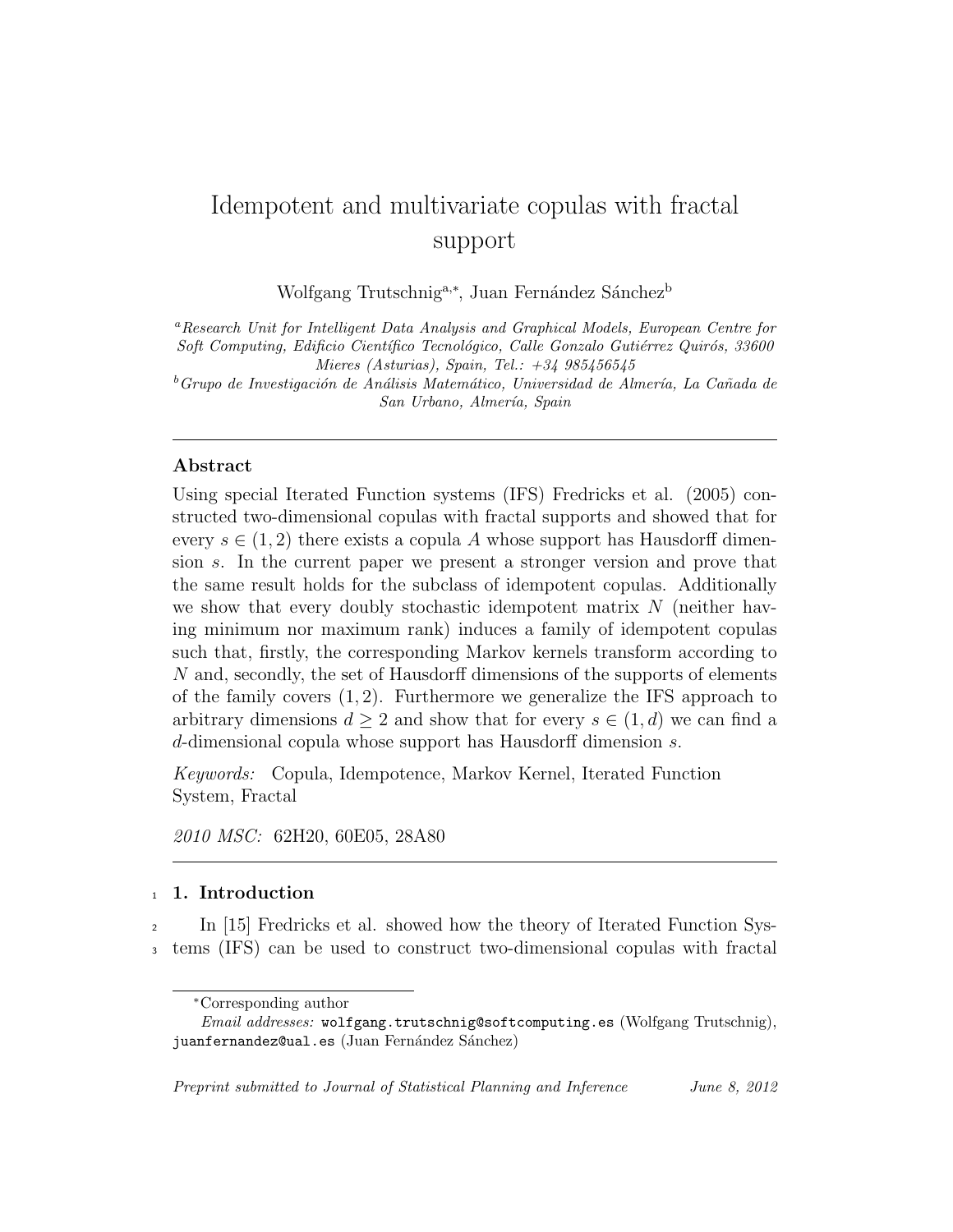support. Their approach has turned out to be useful not only in the context of counterexamples (see [2] and [28]) but, for instance, also in the construc- $\epsilon$  tion of mutually singular copulas A, B having the same fractal set as support (see [7]). For copulas with fractal support expressed in terms of measure- preserving transformations see [6]. In the current paper the IFS construction of copulas will be generalized to arbitrary dimensions *d ≥* 2 and the *d*- dimensional version of the main result in [15] will be shown, i.e. that for 11 every fixed dimension  $d \geq 2$  and every  $s \in (1, d)$  we can find a *d*-dimensional copula whose support has Hausdorff dimension *s*. Using well known results from the theory of IFSs together with the fact that the Hutchison metric *h* is a metrization of weak convergence of probability measures on any compact 15 metric space  $(X, \rho)$  allows to skip some of the steps mentioned in [15] and directly deduce the above mentioned results.

 More importantly, afterwards the IFS construction will be used to construct two-dimensional copulas with fractal support which are, at the same time, idempotent with respect to the so-called star product of copulas. Since its <sup>20</sup> introduction by Darsow et el. in 1992 (see [4]) the star product has been 21 studied in various papers. In 1996 Olsen et al. showed that the space  $(C, *)$  of (two-dimensional) copulas with the star product as binary operation and 23 the space  $(\mathcal{M}, \circ)$  of Markov operators with the composition as binary oper-<sup>24</sup> ation are isomorphic (see [21] and Section 2) and that every copula  $A \in \mathcal{C}$ can be written in the form  $A = B^t * C$  whereby  $B, C$  are so-called completely dependent (or, equivalently, left invertible) copulas (see [21]) and *B<sup>t</sup>* denotes the transpose of *B*. Using the above mentioned isomorphism Sempi  $28 \text{ (see [24]) showed in 2002 that there is a one-to-one correspondence between }$ the class of idempotent copulas  $\mathcal{C}^{ip}$  (i.e. copulas with  $A * A = A$ ) and the subclass of *M* consisting of conditional expectations. In 2010 Darsow et al. (see [5]) answered the question posed in [4] whether idempotent copulas are 32 necessarily symmetric and gave a complete characterization of  $\mathcal{C}^{ip}$ .

 In the present paper it will be shown that the main result in [15] also holds if one only considers the class of idempotent copulas, i.e. that for every <sup>35</sup>  $s \in (1, 2)$  there exists an idempotent  $A \in \mathcal{C}^{ip}$  such that the Hausdorff dimen- sion of the support of *A* is *s*. To do so the fact that the IFS construction also converges w.r.t. to the metric  $D_1$  introduced in [27] (which is a metriza- $\mathcal{A}$  is tion of the strong operator topology on  $\mathcal{M}$ ) together with the fact that the star product is (jointly) continuous w.r.t. *D*<sup>1</sup> will be used. Additionally the just mentioned main result will be generalized and it will be shown that every doubly stochastic idempotent matrix *N* (having neither minimum nor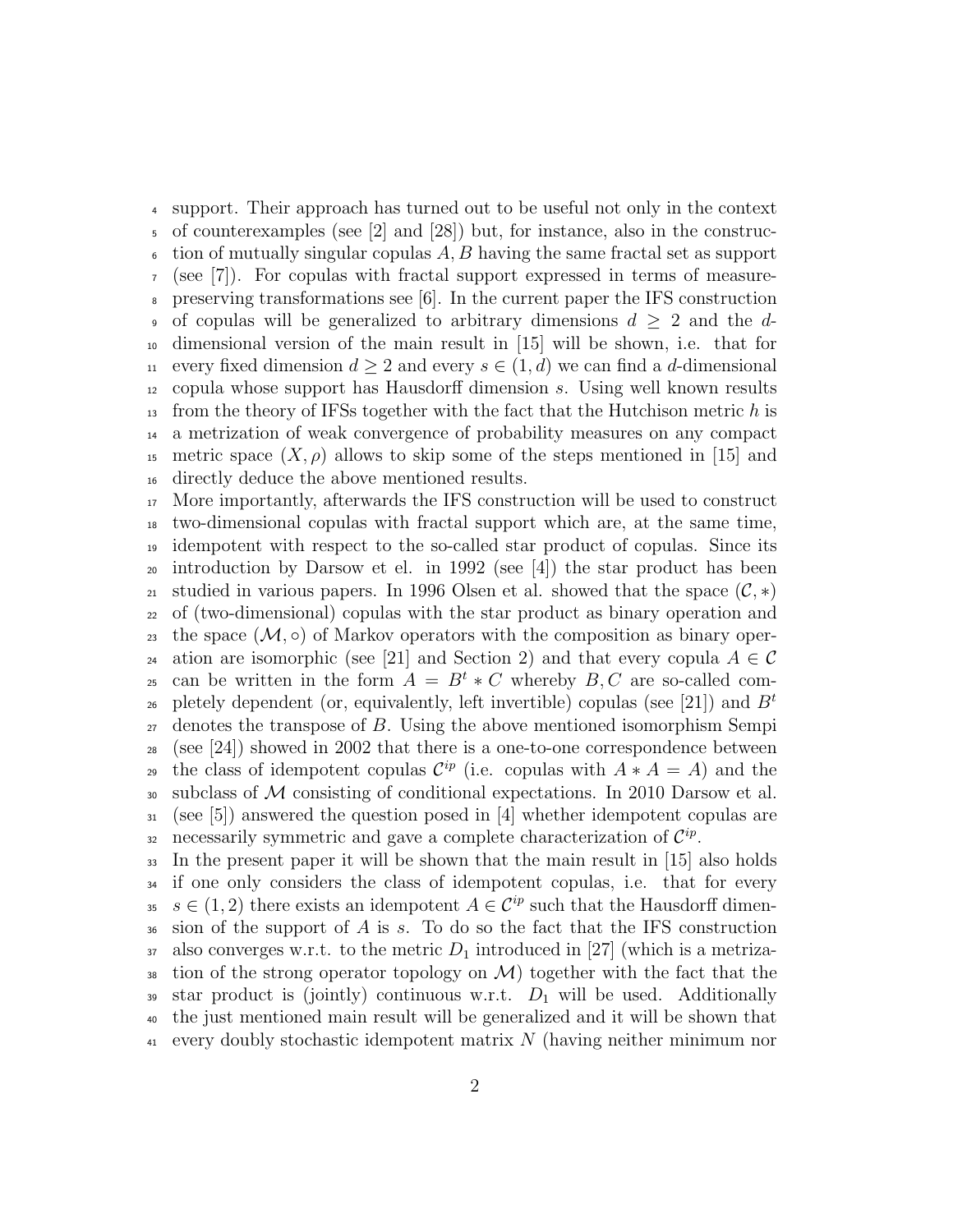maximum rank) induces a family of idempotent copulas (*Ar*)*<sup>r</sup>∈I<sup>N</sup>* <sup>42</sup> (whose cor-<sup>43</sup> responding Markov kernels transform according to *N*) such that the set of 44 Hausdorff dimensions of the supports of  $A_r$  is  $(1, 2)$ .

 The rest of the paper is organized as follows: Section 2 gathers some pre- liminaries and notations that will be used throughout the paper. Section 3 contains the *d*-dimensional IFS construction of copulas with fractal support and an example of a three-dimensional copula whose support is a Menger- sponge-like set. The just mentioned results on idempotent copulas with frac- tal support, together with two concrete examples, are the main content of Section 4.

## <sup>52</sup> **2. Notation and preliminaries**

<sup>53</sup> As already mentioned before *C* will denote the family of all *two-dimensional*  $\mathcal{L}_{q}$  *copulas*,  $\mathcal{C}_{d}$  will denote the class of all *d*-dimensional copulas for  $d \geq 3$ ,  $\Pi$  the  $\frac{55}{55}$  product copula (in every dimension). For properties of copulas see [10], [20], <sup>56</sup> [25]. For every metric space (Ω*, ρ*) *K*(Ω) denotes the family of all non-empty <sup>57</sup> compact subsets of  $\Omega$ ,  $\delta$ *H* the Hausdorff metric on  $\mathcal{K}(\Omega)$  (see, for instance, <sup>58</sup> [19]), and *B*(Ω) the Borel *σ*-field. *P*(Ω) denotes the family of all probability measures on  $(\Omega, \mathcal{B}(\Omega))$  and, in case of  $\Omega = [0, 1]^d$ ,  $d \geq 2$ ,  $\mathcal{P}_{\mathcal{C}}(\Omega)$  the class of <sup>60</sup> all probability measure for which the corresponding distribution function is <sup>61</sup> a copula (i.e. probability measures for which all one-dimensional marginals 62 coincide with the Lebesgue measure  $\lambda$  on [0, 1].) For very  $A \in \mathcal{C}_d$ ,  $\mu_A$  will denote the corresponding element in  $\mathcal{P}_{\mathcal{C}}([0,1]^d)$ .  $\lambda_d = \mu_{\Pi}$  will denote the  $\alpha$  *d*-dimensional Lebesgue measure on  $[0, 1]^d$ .

65 A *Markov kernel* from  $\mathbb R$  to  $\mathcal{B}(\mathbb R)$  is a mapping  $K : \mathbb R \times \mathcal{B}(\mathbb R) \to [0,1]$  such 66 that  $x \mapsto K(x, B)$  is measurable for every fixed  $B \in \mathcal{B}(\mathbb{R})$  and  $B \mapsto K(x, B)$ 67 is a probability measure for every fixed  $x \in \mathbb{R}$ . Suppose that *X*, *Y* are real-68 valued random variables on a probability space  $(\Omega, \mathcal{A}, \mathcal{P})$ , then a Markov 69 kernel  $K : \mathbb{R} \times \mathcal{B}(\mathbb{R}) \to [0,1]$  is called *regular conditional distribution of* Y *70 given X* if for every *B* ∈  $\mathcal{B}(\mathbb{R})$ 

$$
K(X(\omega), B) = \mathbb{E}(\mathbf{1}_B \circ Y | X)(\omega)
$$
 (1)

 $\tau_1$  holds  $\mathcal{P}\text{-a.s.}$  It is well known that for each pair  $(X, Y)$  of real-valued random  $\alpha$  variables a regular conditional distribution  $K(\cdot, \cdot)$  of Y given X exists, that *K*( $\cdot$ , $\cdot$ ) is unique  $\mathcal{P}^{X}$ -a.s. (i.e. unique for  $\mathcal{P}^{X}$ -almost all  $x \in \mathbb{R}$ ) and that *K*( $\cdot$ , $\cdot$ ) only depends on  $\mathcal{P}^{X \otimes Y}$ . Hence, given  $A \in \mathcal{C}$  we will denote (a version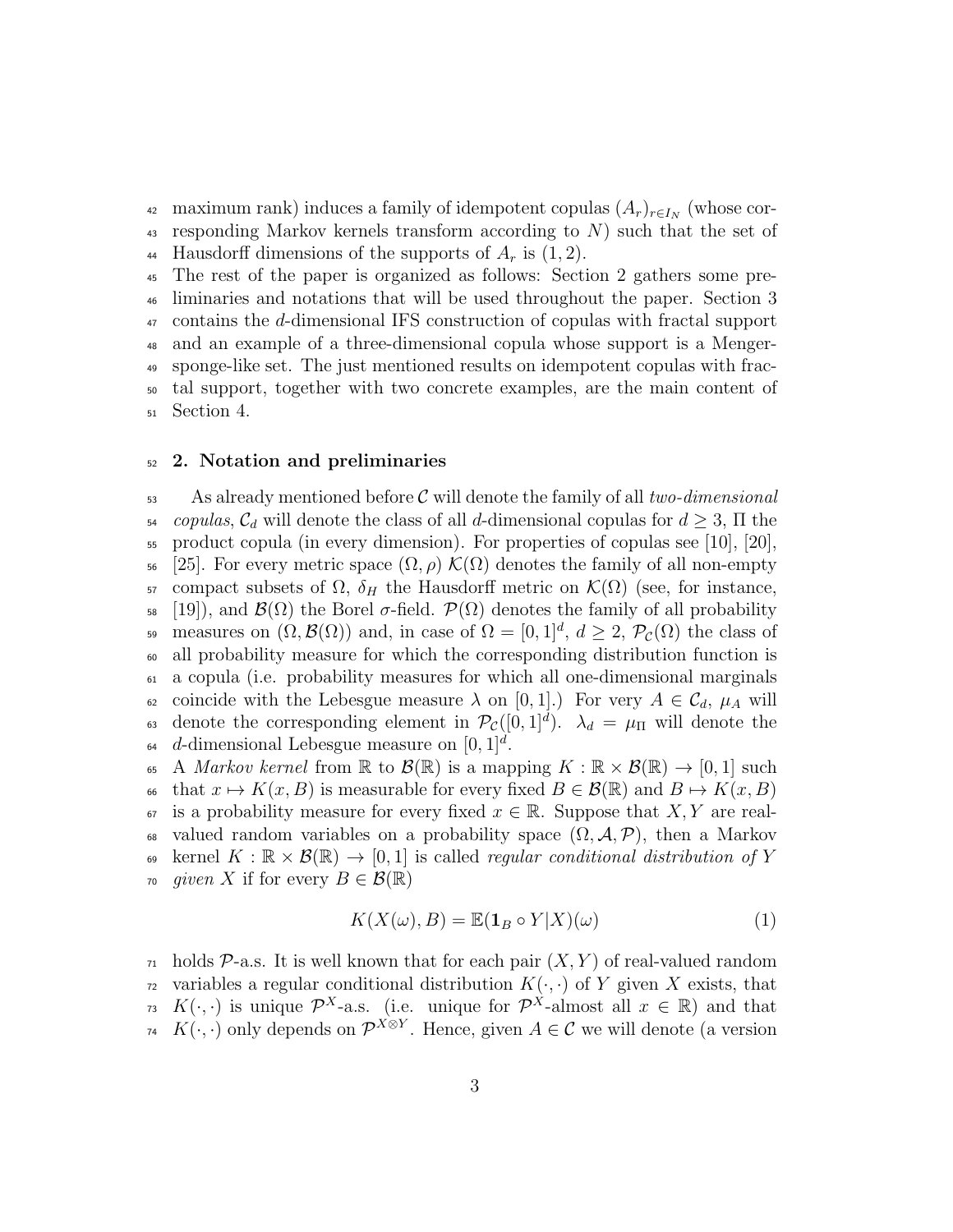$\tau$ <sup>5</sup> of) the regular conditional distribution of *Y* given *X* by  $K_A(\cdot, \cdot)$  and refer  $\tau_6$  to  $K_A(\cdot, \cdot)$  simply as *regular conditional distribution of* A or as the Markov  $\pi$  *kernel of A*. Note that for every  $A \in \mathcal{C}$ , its conditional regular distribution *K*<sub>*A*</sub>(*·*, *·*), and every Borel set *G*  $\in \mathcal{B}([0,1]^2)$  we have

$$
\int_{[0,1]} K_A(x, G_x) \, d\lambda(x) = \mu_A(G),\tag{2}
$$

<sup>79</sup> so in particular

$$
\int_{[0,1]} K_A(x, F) d\lambda(x) = \lambda(F) \tag{3}
$$

for every  $F \in \mathcal{B}([0,1])$ . On the other hand, every Markov kernel K:  $\mathcal{B}_{\text{B1}}$   $[0,1] \times \mathcal{B}([0,1]) \to [0,1]$  fulfilling (3) induces a unique element  $\mu \in \mathcal{P}_{\mathcal{C}}([0,1]^2)$  $\alpha$  via (2). For more details and properties of conditional expectation, regular <sup>83</sup> conditional distributions, and disintegration see [16] and [17].

 $\mathcal{B}_{4}$  A linear operator *T* on  $L^1([0,1], \mathcal{B}([0,1]), \lambda)$  is called *Markov operator* (see  $\mathfrak{so}$  [4] and [21]) if it fulfills the following three properties:

86 1. *T* is positive, i.e.  $T(f) \geq 0$  whenever  $f \geq 0$ 

$$
\mathsf{g}_{\mathsf{g}} \qquad 2. \ T(\mathbf{1}_{[0,1]}) = \mathbf{1}_{[0,1]}
$$

$$
\text{so} \qquad 3. \ \int_{[0,1]} (Tf)(x) d\lambda(x) = \int_{[0,1]} f(x) d\lambda(x)
$$

<sup>91</sup> As mentioned in the introduction *M* will denote the class of all Markov operators on  $L^1([0,1]) := L^1([0,1], \mathcal{B}([0,1]), \lambda)$ . It is straightforward to see 93 that the operator norm of *T* is one, i.e.  $||T|| := \sup{||Tf||_1 : ||f||_1 \le 1} = 1$ <sup>94</sup> holds. According to [4] and [21] *there is a one-to-one correspondence between* C and M - in fact, the mappings  $\Phi : \mathcal{C} \to \mathcal{M}$  and  $\Psi : \mathcal{M} \to \mathcal{C}$ , defined by

$$
\Phi(A)(f)(x) : = (T_A f)(x) := \frac{d}{dx} \int_{[0,1]} A_{,2}(x,t) f(t) d\lambda(t),
$$
  

$$
\Psi(T)(x,y) : = A_T(x,y) := \int_{[0,x]} (T\mathbf{1}_{[0,y]}) (t) d\lambda(t)
$$
 (4)

6 for every  $f \in L^1([0,1])$  and  $(x, y) \in [0,1]^2$   $(A, z)$  denoting the partial derivative w.r.t. *y*), fulfill  $\Psi \circ \Phi = id_{\mathcal{C}}$  and  $\Phi \circ \Psi = id_{\mathcal{M}}$ . Note that in case of  $f := \mathbf{1}_{[0,y]}$ 97 98 we have  $(T_A \mathbf{1}_{[0,y]}) (x) = A_{,1}(x, y)$   $\lambda$ -a.s. According to [27] the first equality in  $(4)$  can be simplified to

$$
(T_A f)(x) = \mathbb{E}(f \circ Y | X = x) = \int_{[0,1]} f(y) K_A(x, dy) \qquad \lambda\text{-a.s.} \tag{5}
$$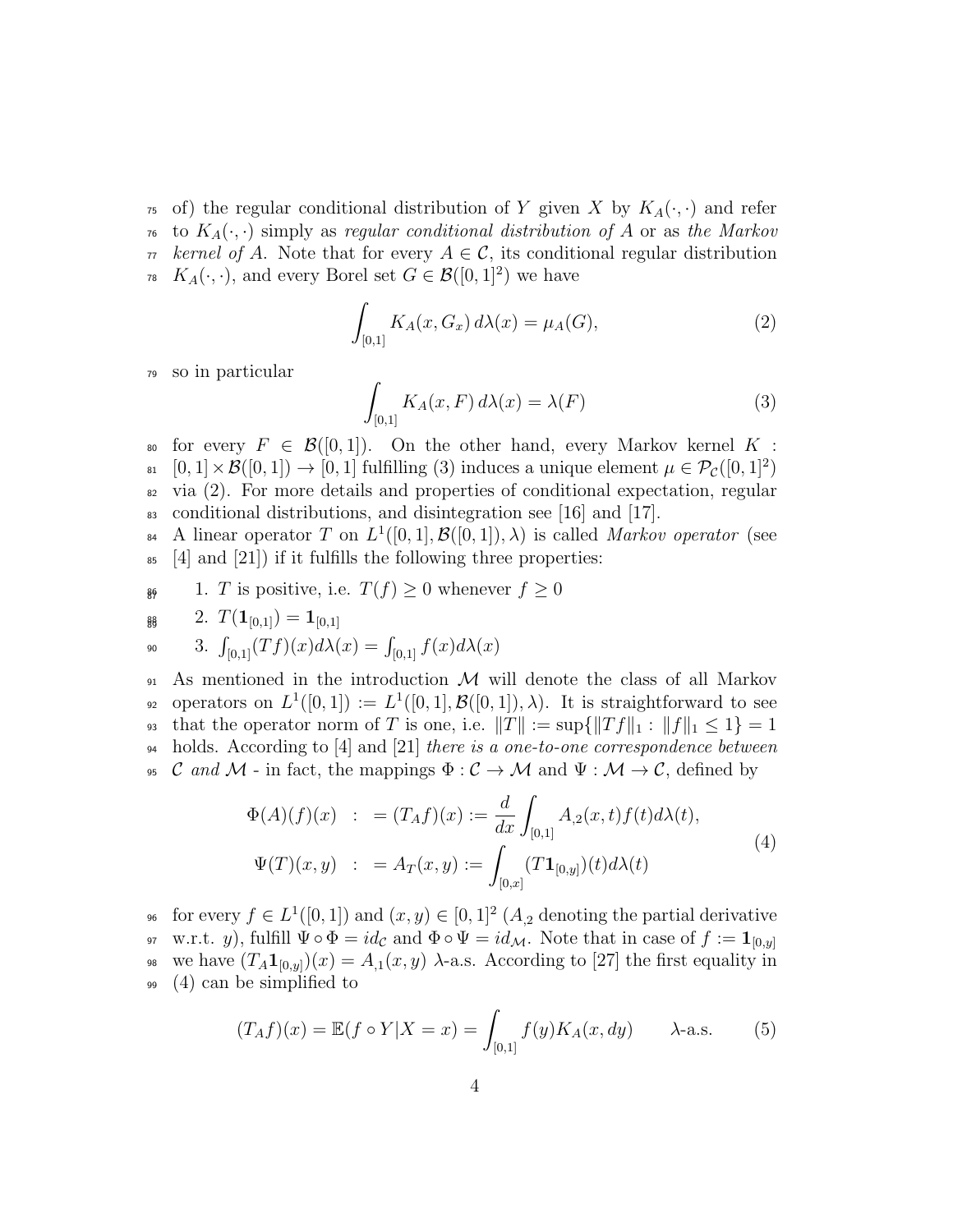<sup>100</sup> Expressing copulas in terms of their corresponding regular conditional dis-101 tributions the metric  $D_1$  on  $\mathcal C$  can be defined as follows:

$$
D_1(A, B) := \int_{[0,1]} \int_{[0,1]} |K_A(x, [0, y]) - K_B(x, [0, y])| d\lambda(x) d\lambda(y) \qquad (6)
$$

102 It can be shown that  $(C, D_1)$  is a complete metric space and that, given co- $P_{103}$  pulas  $A, A_1, A_2, \ldots$  and their corresponding Markov operators  $T_A, T_{A_1}, T_{A_2}, \ldots$ <sup>104</sup> the following two conditions are equivalent:

$$
105 \qquad \text{(a)} \ \lim_{n \to \infty} D_1(A_n, A) = 0
$$

$$
106 \t\t(b) \lim_{n \to \infty} ||T_{A_n}f - T_Af||_1 = 0 \tfor every f \in L^1([0,1]),
$$

107 i.e.  $D_1$  is a metrization of the strong operator topology on M (see [27]). 108 Given *A*, *B* ∈ *C* the *star product*  $A * B ∈ C$  is defined by (see [4], [9])

$$
(A * B)(x, y) := \int_{[0,1]} A_{,2}(x, t) B_{,1}(t, y) d\lambda(t)
$$
\n(7)

<sup>109</sup> and fulfills

$$
T_{A*B} = \Phi_{A*B} = \Phi(A) \circ \Phi(B) = T_A \circ T_B,\tag{8}
$$

110 so the mapping  $\Phi$  in (4) actually is an isomorphism (see [21]).  $A \in \mathcal{C}$  is 111 called *idempotent* if  $A * A = A$ , the family of all idempotent copulas will be 112 denoted by  $\mathcal{C}^{ip}$ .

<sup>113</sup> Finally we recall the definition of an Iterated Function System (IFS) and  $_{114}$  some main results about IFSs (for more details see [1] and [11]). Suppose for 115 the following that  $(\Omega, \rho)$  is a compact metric space. A mapping  $w : \Omega \to \Omega$  is 116 called *contraction* if there exists a constant  $L < 1$  such that  $\rho(w(x), w(y)) \leq$ *Lρ*(*x, y*) holds for all  $x, y \in \Omega$ . A family  $(w_l)_{l=1}^n$  of  $n \geq 2$  contractions on <sup>118</sup> Ω is called *Iterated Function System* (IFS for short) and will be denoted by  $\{\Omega, (w_l)_{l=1}^n\}$ . An IFS together with a vector  $(p_l)_{l=1}^n \in [0,1]^n$  fulfilling 119  $\sum_{l=1}^{n} p_l = 1$  is called *Iterated Function System with probabilities* (IFSP for short). We will denote IFSPs by  $\{\Omega, (w_l)_{l=1}^n, (p_l)_{l=1}^n\}$ . Every IFSP induces 122 the so-called *Hutchinson operator*  $\mathcal{H} : \mathcal{K}(\Omega) \to \mathcal{K}(\Omega)$ , defined by

$$
\mathcal{H}(Z) := \bigcup_{i \leq n:\, p_i > 0} w_i(Z). \tag{9}
$$

It can be shown (see [1]) that  $H$  is a contraction on the compact metric space  $(\mathcal{K}(\Omega), \delta_H)$ , so Banach's Fixed Point theorem implies the existence of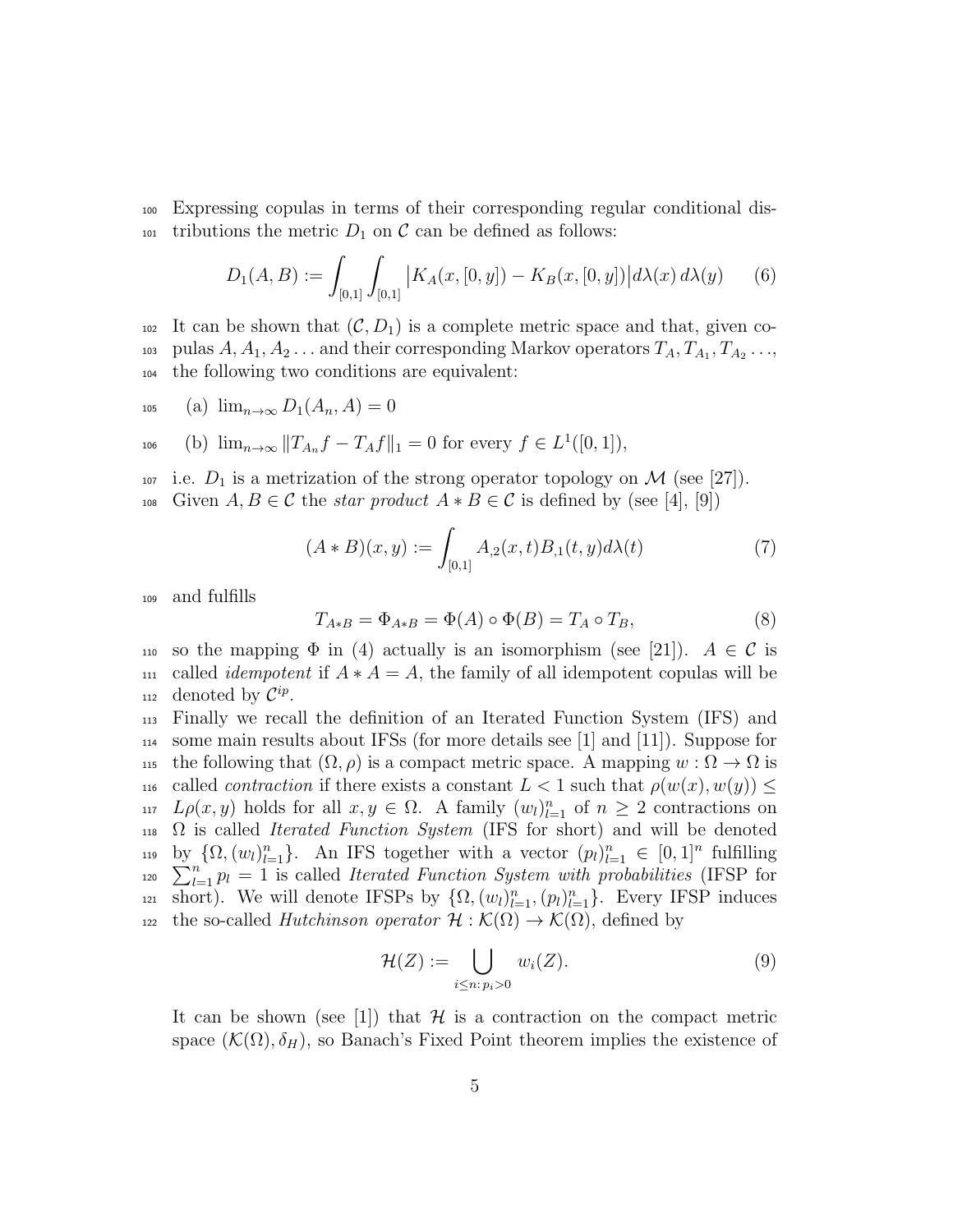a unique, globally attractive fixed point  $Z^*$  of  $H$ , i.e. for every  $R \in \mathcal{K}(\Omega)$  we have

$$
\lim_{n \to \infty} \delta_H(\mathcal{H}^n(R), Z^{\star}) = 0.
$$

123 On the other hand every IFSP also induces an operator  $V : \mathcal{P}(\Omega) \to \mathcal{P}(\Omega)$ , <sup>124</sup> defined by

$$
\mathcal{V}(\mu) := \sum_{i=1}^{n} p_i \,\mu^{w_i}.\tag{10}
$$

<sup>125</sup> The so-called *Hutchison metric h* (sometimes also called Kantorovich or 126 Wasserstein metric) on  $\mathcal{P}(\Omega)$  is defined by

$$
h(\mu, \nu) := \sup \left\{ \int_{\Omega} f d\mu - \int_{\Omega} f d\nu : f \in Lip_1(\Omega, \mathbb{R}) \right\},\tag{11}
$$

whereby  $Lip_1(X,\mathbb{R})$  is the class of all non-expanding functions  $f:\Omega\to\mathbb{R}$ , i.e. functions fulfilling  $|f(x) - f(y)| \le \rho(x, y)$  for all  $x, y \in \Omega$ . It is not difficult to show that *V* is a contraction on  $(\mathcal{P}(\Omega), h)$ , that *h* is a metrization of the topology of weak convergence on  $\mathcal{P}(\Omega)$  and that  $(\mathcal{P}(\Omega), h)$  is a compact metric space (see [1], [8], [26]). Consequently, again by Banach's Fixed Point theorem, it follows that there is a unique, globally attractive fixed point  $\mu^* \in \mathcal{P}(\Omega)$  of *V*, i.e. for every  $\nu \in \mathcal{P}(\Omega)$  we have

$$
\lim_{n \to \infty} h(\mathcal{V}^n(\nu), \mu^*) = 0.
$$

Furthermore  $Z^*$  is the support of  $\mu^*$  (again see [1]).

## 128 **3.** Copulas with fractal support for arbitrary dimension  $d \geq 2$

 $129$  Before generalizing the IFS construction given in [15] to arbitrary dimen-130 sion  $d \geq 2$  we start with a small lemma that will be helpful afterwards:

**Lemma 1.**  $\mathcal{P}_{\mathcal{C}}([0,1]^d)$  *is closed in the metric space*  $(\mathcal{P}([0,1]^d), h)$  *for every* 133 *d*  $\geq$  2*.* 

**Proof:** Since  $[0,1]^d$  is compact, h is a metrization of the topology of weak convergence on  $\mathcal{P}([0,1]^d)$ . If  $(\mu_n)_{n\in\mathbb{N}}$  is a sequence in  $\mathcal{P}_{\mathcal{C}}([0,1]^d)$  that converges to  $\mu \in \mathcal{P}([0,1]^d)$  w.r.t. *h*, then  $\mu_n \to \mu$  weakly, so (see [3]) the corre-137 sponding distribution functions  $(A_n)_{n\in\mathbb{N}}$  converge to the distribution function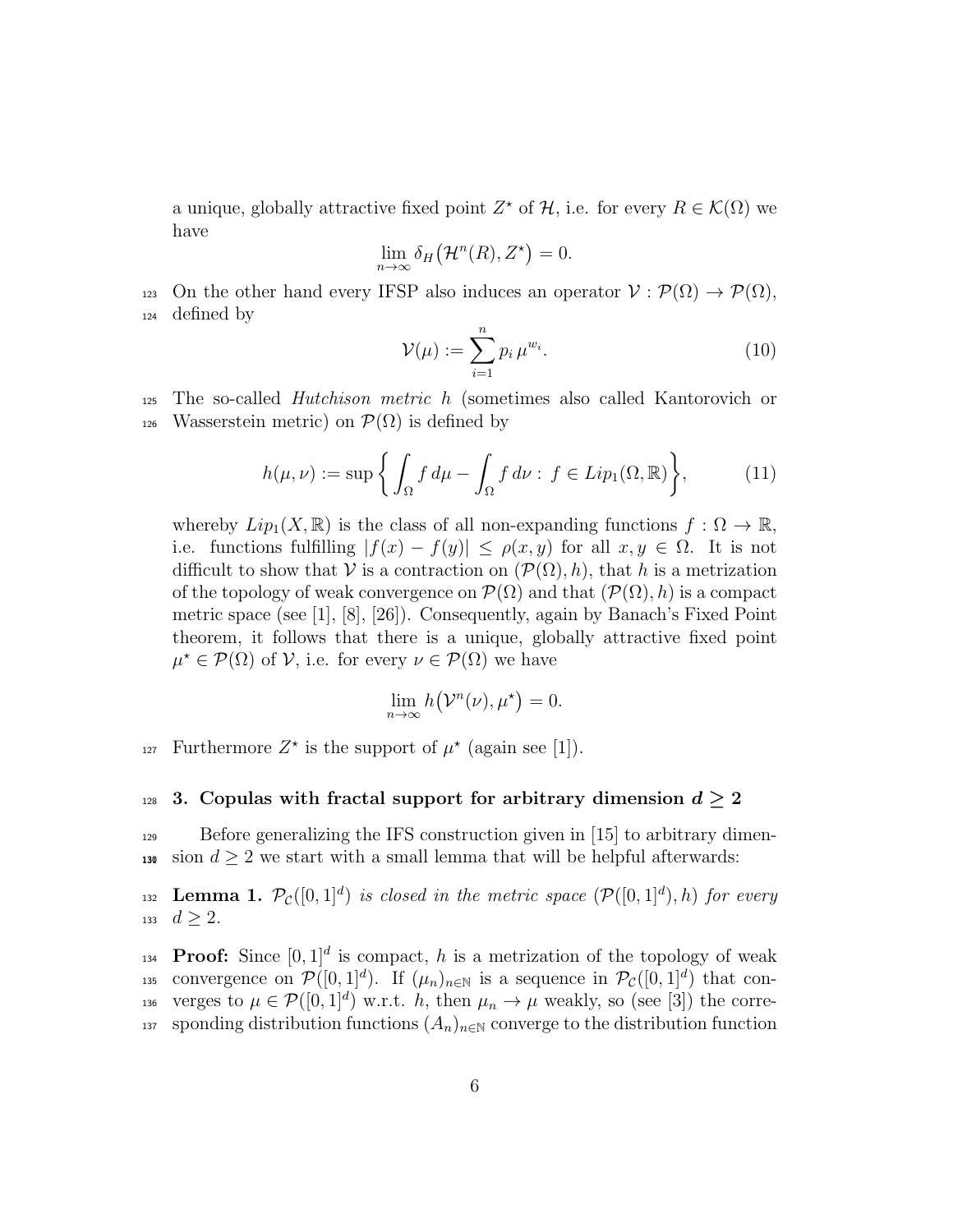138 *A<sub>µ</sub>* of  $\mu$  at every continuity point *x* of  $A_{\mu}$ . Since the family  $(A_n)_{n\in\mathbb{N}}$  is uni- $_{139}$  formly bounded and equicontinuous the theorem of Ascoli-Arzelá (see [22]) implies the existence of a subsequence  $(A_{n_k})_{k \in \mathbb{N}}$  that converges uniformly to a (continuous) distribution functions A. Weak limits are unique so  $A = A<sub>u</sub>$  $_{142}$  and  $\mu \in \mathcal{P}_{\mathcal{C}}([0,1]^d)$  follows. ■

**Definition 2** ([15]). A  $n \times m$ - matrix  $M = (t_{ij})_{i=1...n, j=1...m}$  is called *trans*-*formation matrix* if it fulfills the following four conditions: (i)  $\max(n, m) \geq 2$ , <sup>145</sup> (ii), all entries are non-negative, (iii)  $\sum_{i,j} t_{ij} = 1$ , and (iv) no row or column has all entries 0.

<sup>147</sup> In other words, a transformation matrix is a probability distribution *τ* on  $(1.48 \quad (\mathcal{I}, 2^{\mathcal{I}}) \text{ with } \mathcal{I} = I_1 \times I_2, I_1 = \{1, \ldots, n\} \text{ and } I_2 = \{1, \ldots, m\}, \text{ such that }$ 149  $\tau(\{i\} \times I_2) > 0$  for every  $i \in I_1$  and  $\tau(I_1 \times \{j\}) > 0$  for every  $j \in I_2$ . <sup>150</sup> Therefore it seems natural to extend the definition to arbitrary dimensions 151 as follows: Fix  $d \geq 2, m_1, \ldots, m_d \in \mathbb{N}$  and set

$$
\mathcal{I}_d := \times_{i=1}^d I_i, \quad \text{whereby } I_i = \{1, \dots, m_i\} \text{ for every } i \in \{1, \dots, d\}. \tag{12}
$$

152 We will denote elements in  $\mathcal{I}_d$  in the form  $\mathbf{i} = (i_1, \ldots, i_d)$ , and, for every 153 probability distribution  $\tau$  on  $(\mathcal{I}_d, 2^{\mathcal{I}_d})$  write  $\tau(i) := \tau(\{i\})$  for the point mass <sup>154</sup> in **i**. The following generalizes Definition 2:

**Definition 3.** Suppose that  $d \geq 2$ , that  $m_1, \ldots, m_d \in \mathbb{N}$ ,  $\max_j m_j \geq 2$ , and let  $\mathcal{I}_d$  be defined according to (12). A probability distribution  $\tau$  on  $(\mathcal{I}_d, 2^{\mathcal{I}_d})$ is called *generalized transformation matrix* if for every  $j \in \{1, \ldots, d\}$ 

$$
\sum_{\mathbf i\in\mathcal I_d:\;i_j=k}\tau(\mathbf i)>0
$$

the holds for every  $k \in I_j$ . The class of all generalized transformation matrices 156 for fixed  $d \geq 2$  will be denoted by  $\mathcal{T}_d$ .

Every  $\tau \in \mathcal{T}_d$  induces a partition of  $[0,1]^d$  in the following way: For each *j* ∈ {1, . . . , *d*} define  $a_0^j$  $_{0}^{j}:=0,$ 

$$
a_k^j:=\sum_{\mathbf{i}\in\mathcal{I}_d:\;i_j\leq k}\tau(\mathbf{i}),
$$

and  $E_k^j$  $a_k^j := [a_k^j]$ *k−*1 *, a j*  $E_k^j := [a_{k-1}^j, a_k^j]$  for every for every  $k \in I_j$ . Then  $\bigcup_{k \in I_j} E_k^j = [0, 1]$  and  $E^j_k$  $\frac{j}{k_1}$ ∩ $E^j_k$ <sup>158</sup>  $E_{k_1}^j \cap E_{k_2}^j$  is empty or consists of exactly one point whenever  $k_1 \neq k_2$ . Setting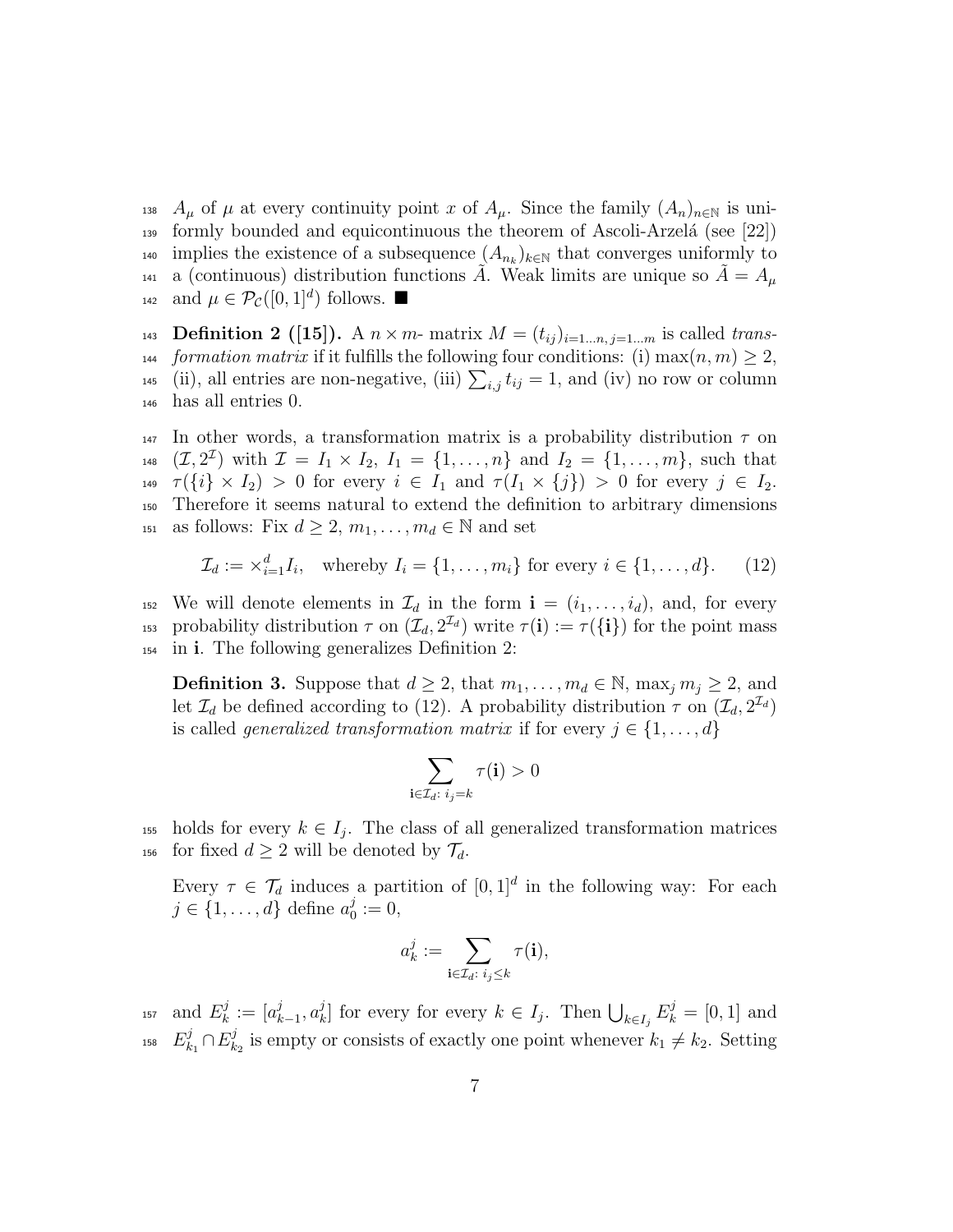$R_{\bf i} := \times_{j=1}^d E_i^j$ <sup>159</sup>  $R_{\bf i} := \times_{j=1}^d E_{i_j}^j$  for every  ${\bf i} \in \mathcal{I}_d$  therefore yields a family of compact rectangles <sup>160</sup>  $(R_i)_{i \in \mathcal{I}_d}$  whose union is  $[0, 1]^d$  and which additionally fulfills that  $R_{i_1} \cap R_{i_1}$  is  $\text{161}$  empty or a set of  $\lambda_d$ -measure zero whenever  $\mathbf{i}_1 \neq \mathbf{i}_2$ .

162 To complete the construction of the IFSP induced by  $\tau \in \mathcal{T}_d$  define affine <sup>163</sup> contractions  $w_i : [0, 1]^d \to R_i$  by

$$
w_{\mathbf{i}}(x_1, \dots, x_d) = \begin{pmatrix} a_{i_1-1}^1 \\ a_{i_2-1}^2 \\ \vdots \\ a_{i_d-1}^d \end{pmatrix} + \begin{pmatrix} (a_{i_1}^1 - a_{i_1-1}^1) x_1 \\ (a_{i_2}^2 - a_{i_2-1}^2) x_2 \\ \vdots \\ (a_{i_d}^d - a_{i_d-1}^d) x_d \end{pmatrix}
$$

164 Since the *j*-th coordinate of  $w_i(x_1, \ldots, x_d)$  only depends on  $i_j$  and  $x_j$  we will also denote it by  $w_i^j$  $\frac{j}{i_j}$ , i.e.  $w_i^j$  $\frac{j}{i_j} : [0,1] \to E^j_{i_j}$  $\hat{u}_j^j, w_i^j$  $a_{i_j}^j(x_j) := a_{i_j-1}^j + (a_{i_j}^j - a_{i_j}^j)$  $\alpha_{i,j}^2 = \alpha_{i,j}^2 - \alpha_{i,j}^2 - \alpha_{i,j}^2$ , i.e.  $w_{i,j}^j : [0,1] \to E_{i,j}^j, w_{i,j}^j(x_j) := a_{i,j-1}^j + (a_{i,j}^j - a_{i,j-1}^j) x_j.$ <sup>166</sup> It follows directly from the construction that

$$
\left([0,1]^d, (w_i)_{i \in \mathcal{I}_d}, \tau(i)_{i \in \mathcal{I}_d}\right) \tag{13}
$$

*.*

<sup>167</sup> is an IFSP. The only thing left to show before directly applying the results about IFSPs is that the operator  $\mathcal{V}_{\tau}$  maps  $\mathcal{P}_{\mathcal{C}}([0,1]^d)$  into  $\mathcal{P}_{\mathcal{C}}([0,1]^d)$ .

**Lemma 4.** Suppose that  $\tau \in \mathcal{T}_d$ *, then*  $\mathcal{V}_\tau(\mathcal{P}_{\mathcal{C}}([0,1]^d)) \subseteq \mathcal{P}_{\mathcal{C}}([0,1]^d)$ *.* 

**Proof:** Fix  $\mu \in \mathcal{P}_{\mathcal{C}}([0,1]^d)$ . We only need to show that  $\mathcal{V}_{\tau}(\mu)$  has uniform <sup>171</sup> one-dimensional marginals, which can be done as follows: For every *F ∈ B*([0,1]) consider the rectangle  $R := \times_{k=1}^{d} G_k$  with  $G_j = F$  and  $G_k = [0, 1]$ 173 for every  $k \neq j$ , then

$$
\mu(w_i^{-1}(R)) = \lambda((w_{i_j}^j)^{-1}(F)) = \lambda^{w_{i_j}^j}(F),
$$

<sup>174</sup> and therefore

$$
(\mathcal{V}_{\tau}\mu)(R) = \sum_{\mathbf{i}\in\mathcal{I}_{d}} \tau(\mathbf{i})\mu^{w_{\mathbf{i}}}(R) = \sum_{k=1}^{m_{j}} \sum_{\mathbf{i}\in\mathcal{I}_{d}: i_{j}=k} \tau(\mathbf{i})\lambda^{w_{k}^{j}}(F)
$$
  
= 
$$
\sum_{k=1}^{m_{j}} \lambda^{w_{k}^{j}}(F) \sum_{\mathbf{i}\in\mathcal{I}_{d}: i_{j}=k} \tau(\mathbf{i}) = \sum_{k=1}^{m_{j}} \lambda^{w_{k}^{j}}(F)(a_{k}^{j} - a_{k-1}^{j})
$$
  
= 
$$
\lambda(F).
$$

 $175$  This completes the proof.  $\blacksquare$ 

176

177 As a consequence we will also write  $\mathcal{V}_{\tau}(A)$  for every  $A \in \mathcal{C}_d$ . Applying <sup>178</sup> the results on IFSPs mentioned in the introduction yields the following: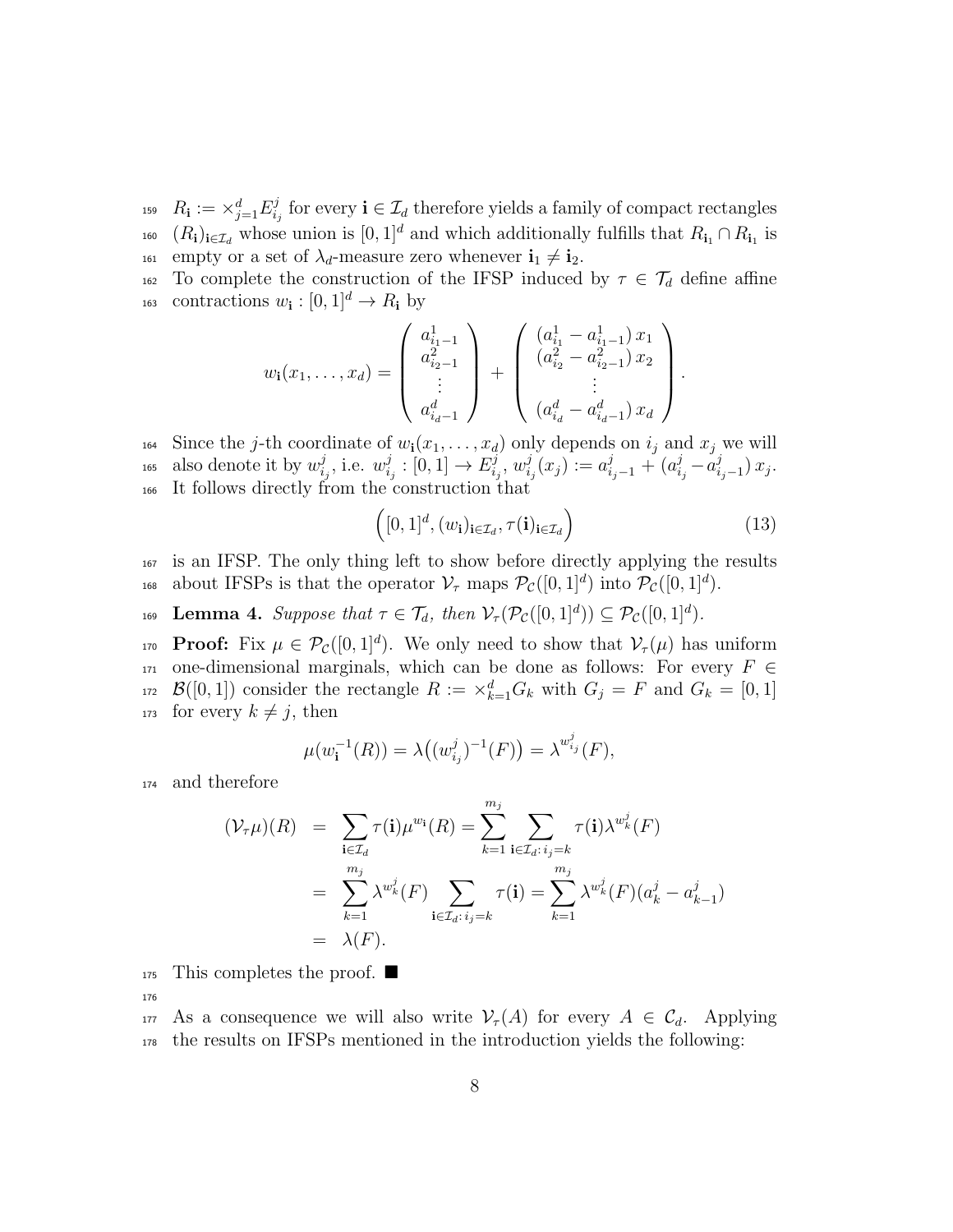**Theorem 5.** *Suppose that*  $\tau \in \mathcal{T}_d$ *, consider the corresponding IFSP (13), and let the Hutchinson operator*  $H$  *and the operator*  $V<sub>\tau</sub>$  *be defined according to* (9) and (10) respectively. Then there exists a unique compact set  $Z^* \in$  $\mathcal{K}([0,1]^d)$  *(called* attractor) and a copula  $A^* \in \mathcal{C}_d$  such that the support of  $A^*$ *is*  $Z^*$ *, and such that for every*  $Z \in \mathcal{K}([0,1]^d)$  *and*  $A \in \mathcal{C}_d$ 

$$
\lim_{n \to \infty} \delta_H(\mathcal{H}^n(Z), Z^{\star}) = 0 \text{ and } \lim_{n \to \infty} h(\mathcal{V}^n_{\tau}(A), A^{\star}) = 0
$$

<sup>179</sup> *holds.*

<sup>180</sup> **Remark 6.** Analogously to the two-dimensional case in [15] it is straightforward to see that the attractor  $Z^*$  has  $\lambda_d$ -measure zero if and only if there is at least one  $\mathbf{i} \in \mathcal{I}_d$  such that  $\tau(\mathbf{i}) = 0$ . Hence the limit copula  $A^* \in \mathcal{C}_d$  is 183 singular (w.r.t. the Lebesgue measure  $\lambda_d$ ) if and only if  $\tau(i) = 0$  for at least 184 one  $\mathbf{i} \in \mathcal{I}_d$ .



Figure 1: Support of  $\mathcal{V}_\tau^1(\Pi)$  and  $\mathcal{V}_\tau^2(\Pi)$ ,  $\tau$  according to Example 1.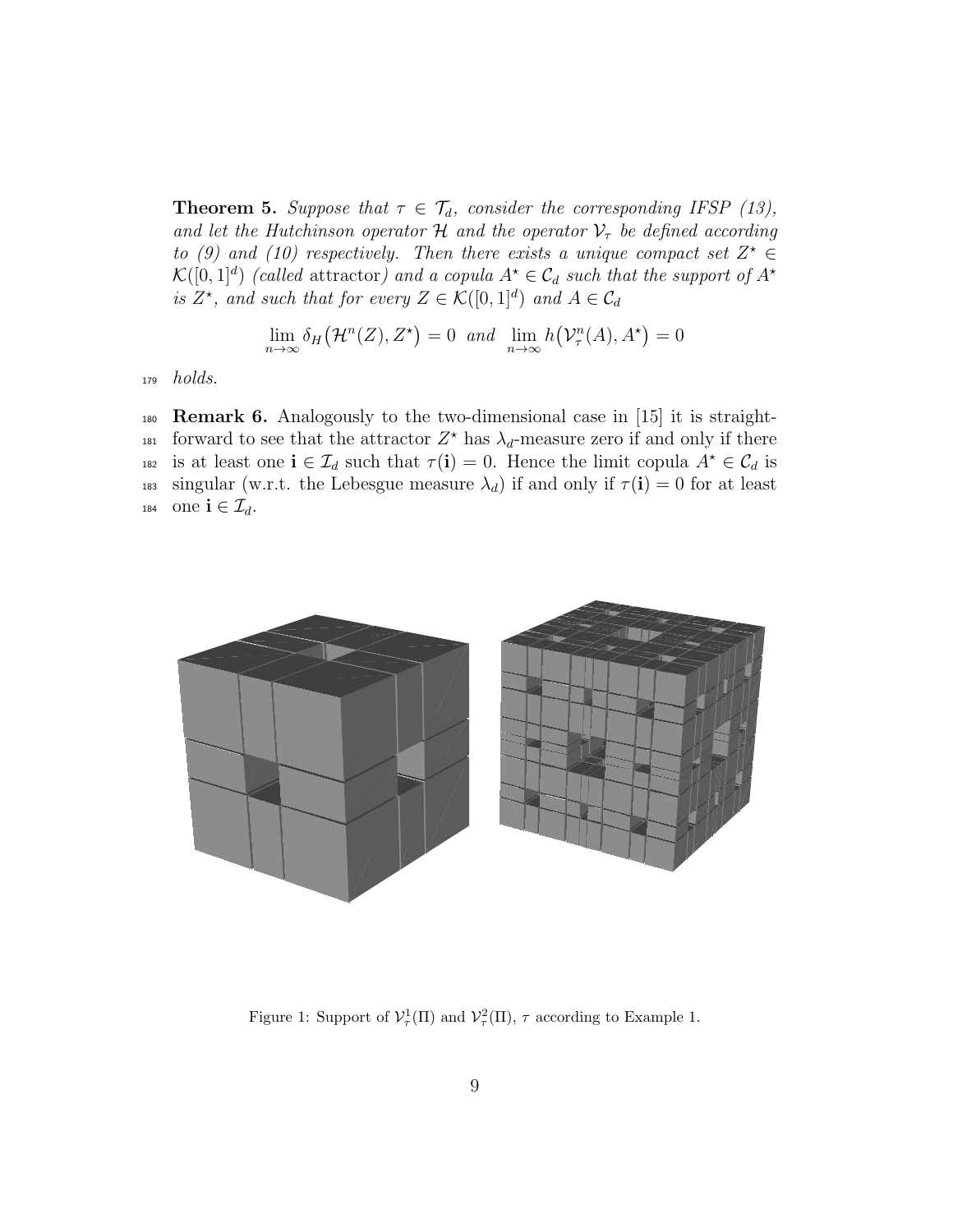<sup>185</sup> **Example 1.** Using the IFS approach we can easily construct a three-dimen-<sup>186</sup> sional copula whose support is a *Menger-sponge-like* set: For every *j ∈*  $_{187}$  {1*,* 2*,* 3*}* set  $I_j := \{1, 2, 3\}$  and define  $\tau \in \mathcal{T}_3$  by

$$
\tau_r(\mathbf{i}) = \begin{cases} \frac{1}{20} & \text{if at most one coordinate of } \mathbf{i} \text{ is } 2\\ 0 & \text{otherwise.} \end{cases}
$$

188 Then we get  $a_1^1 = a_1^2 = a_1^3 = 2/5$  and  $a_2^1 = a_2^2 = a_2^3 = 3/5$ , hence the <sup>189</sup> corresponding IFS consists of 27 contractions (only some being similarities), 190 20 of which have positive probability  $\tau(i) > 0$ . Obviously the support of the 191 corresponding limit copula  $A^*$  is a Menger-sponge-like set. The support of <sup>192</sup>  $\mathcal{V}_\tau(\Pi)$  and  $\mathcal{V}_\tau^2(\Pi)$  is depicted in Figure 1.

<sup>193</sup> Having Theorem 5 we can easily prove the following generalization of Theo-194 rem  $1 \text{ in } |15|$ :

**195 Theorem 7.** For every  $d \geq 2$  and every  $s \in (1, d)$  there exists a copula 196  $A \in \mathcal{C}_d$  whose support has Hausdorff dimension *s*.

**Proof:** Set  $I_j = \{1, 2, 3\}$  for every  $j \in \{1, ..., d\}$  and define  $\tau_r \in \mathcal{T}_d$  for 198  $r \in (0, 1/2)$  by

$$
\tau_r(\mathbf{i}) = \begin{cases}\n\frac{r}{2^{d-1}} & \text{if } \mathbf{i} \in \{1,3\}^d \\
1 - 2r & \text{if } \mathbf{i} = (2, 2, \dots, 2) \\
0 & \text{otherwise.}\n\end{cases} \tag{14}
$$

199 Then the IFSP induced by  $\tau_r$  consists of similarities having contraction factor <sup>200</sup> *r* or 1 *−* 2*r* and Morgan's open set condition (see [1]) obviously is fulfilled. <sup>201</sup> Hence, using Theorem 5 and [1], the Hausdorff dimension *s<sup>r</sup>* of support of the limit copula  $A_r^*$  is the unique solution of the equality

$$
2^d r^s + (1 - 2r)^s = 1.
$$
\n(15)

 $\lim_{z \to 0} (1, d)$ . Set  $f(r, s) := 2^d r^s + (1 - 2r)^s$ . Using monotonicity arguments 204 (analogous to [15]) it is straightforward to see that for each  $s \in (1, d)$  there 205 exists a unique  $r \in (0, 1/2)$  such that  $f(r, s) = 1$  holds. On the other hand, for any fixed  $r \in (0, 1/2)$  the partial derivative  $\frac{\partial f(r,s)}{\partial s}$  is negative, so, using <sup>207</sup> the fact that  $f(r, 1) > 1$  and  $f(r, d) < 1$ , it follows that there exists a unique 208 *s*<sub>*r*</sub> ∈ (1, *d*) with  $f(r, s_r) = 1$ . This completes the proof. ■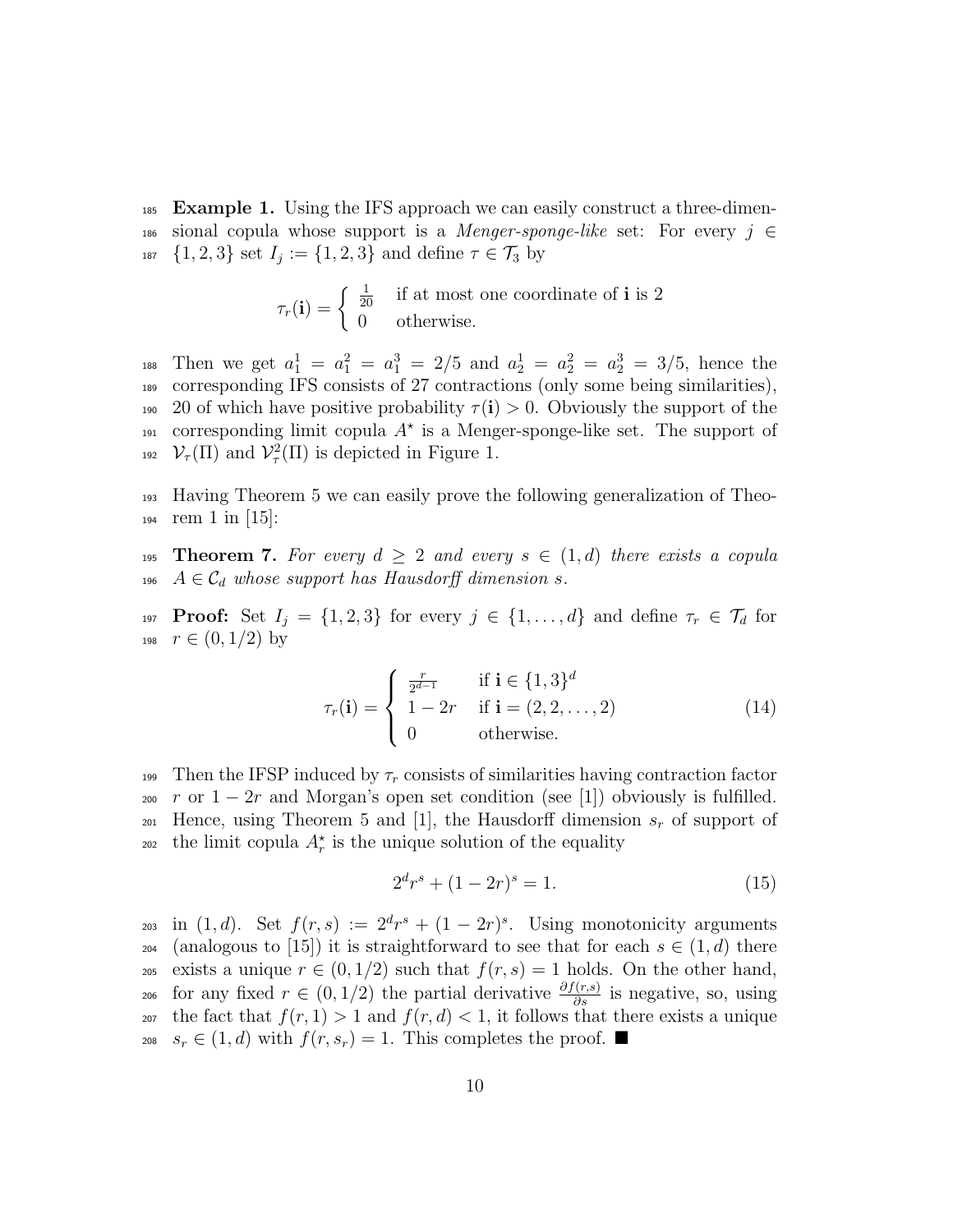#### <sup>209</sup> **4. Idempotent copulas with fractal support**

<sup>210</sup> We will start with two useful small lemmas and then construct a first  $_{211}$  idempotent copula whose support has Hausdorff dimension  $\log(5)/\log(3)$ .

**Lemma 8.** *The family*  $\mathcal{C}^{ip}$  *of idempotent copulas is closed in*  $(\mathcal{C}, D_1)$ *.* 

<sup>213</sup> **Proof:** First of all is easy to show that the star product is (jointly) continu-<sup>214</sup> ous w.r.t.  $D_1$ : Suppose that  $A, A_1, A_2, \ldots$  and  $B, B_1, B_2, \ldots$  are copulas with  $\lim_{n\to\infty} D_1(A_n, A) = \lim_{n\to\infty} D_1(B_n, B) = 0.$  Then for every  $f \in L^1([0, 1]),$ <sup>216</sup> using the triangle inequality and the fact that Markov operators have oper-<sup>217</sup> ator norm 1, we get

$$
||T_{A_n} \circ T_{B_n}f - T_A \circ T_Bf||_1 \leq ||T_{B_n}f - T_Bf||_1 + ||T_{A_n} \circ T_Bf - T_A \circ T_Bf||_1,
$$

218 hence  $||T_{A_n} \circ T_{B_n}f - T_A \circ T_Bf||_1 \longrightarrow 0$  and  $\lim_{n\to\infty} D_1(A_n * B_n, A * B) = 0$ . Consequently, if  $(A_n)_{n\in\mathbb{N}}$  is a sequence in  $\mathcal{C}^{ip}$  converging to  $A \in \mathcal{C}$  w.r.t.  $D_1$ , then  $(A_n)_{n\in\mathbb{N}}$  converges both to *A* and to  $A * A$ , so  $A = A * A$  and  $A \in \mathcal{C}^{ip}$ . <sup>221</sup>

222 **Lemma 9.** Suppose that  $A, B \in \mathcal{C}$  and let  $K_A, K_B$  denote regular conditional 223 *distributions of A and B.* Then the Markov kernel  $K_A \circ K_B$ *, defined by* 

$$
(K_A \circ K_B)(x, F) := \int_{[0,1]} K_B(y, F) K_A(x, dy)
$$
 (16)

#### $224$  *is a regular conditional distribution of*  $A * B$ .

<sup>225</sup> **Proof:** It is well known that the right hand side of (16) is a Markov kernel (see [16], [17]). Suppose now that  $f(x) = \sum_{i=1}^{n} \alpha_i \mathbf{1}_{E_i}(x)$  is a non-negative  $\sum_{i=1}^{227}$  simple function with  $(E_i)_{i=1}^n$  being a measurable partition of [0, 1], then

$$
\int_{[0,1]} \int_{[0,1]} f(y) K_A(x, dy) d\lambda(x) = \int_{[0,1]} \int_{[0,1]} \sum_{i=1}^n \alpha_i \mathbf{1}_{E_i}(y) K_A(x, dy) d\lambda(x)
$$

$$
= \int_{[0,1]} \sum_{i=1}^n \alpha_i K_A(x, E_i) d\lambda(x)
$$

$$
= \sum_{i=1}^n \alpha_i \lambda(E_i) = \int_{[0,1]} f d\lambda.
$$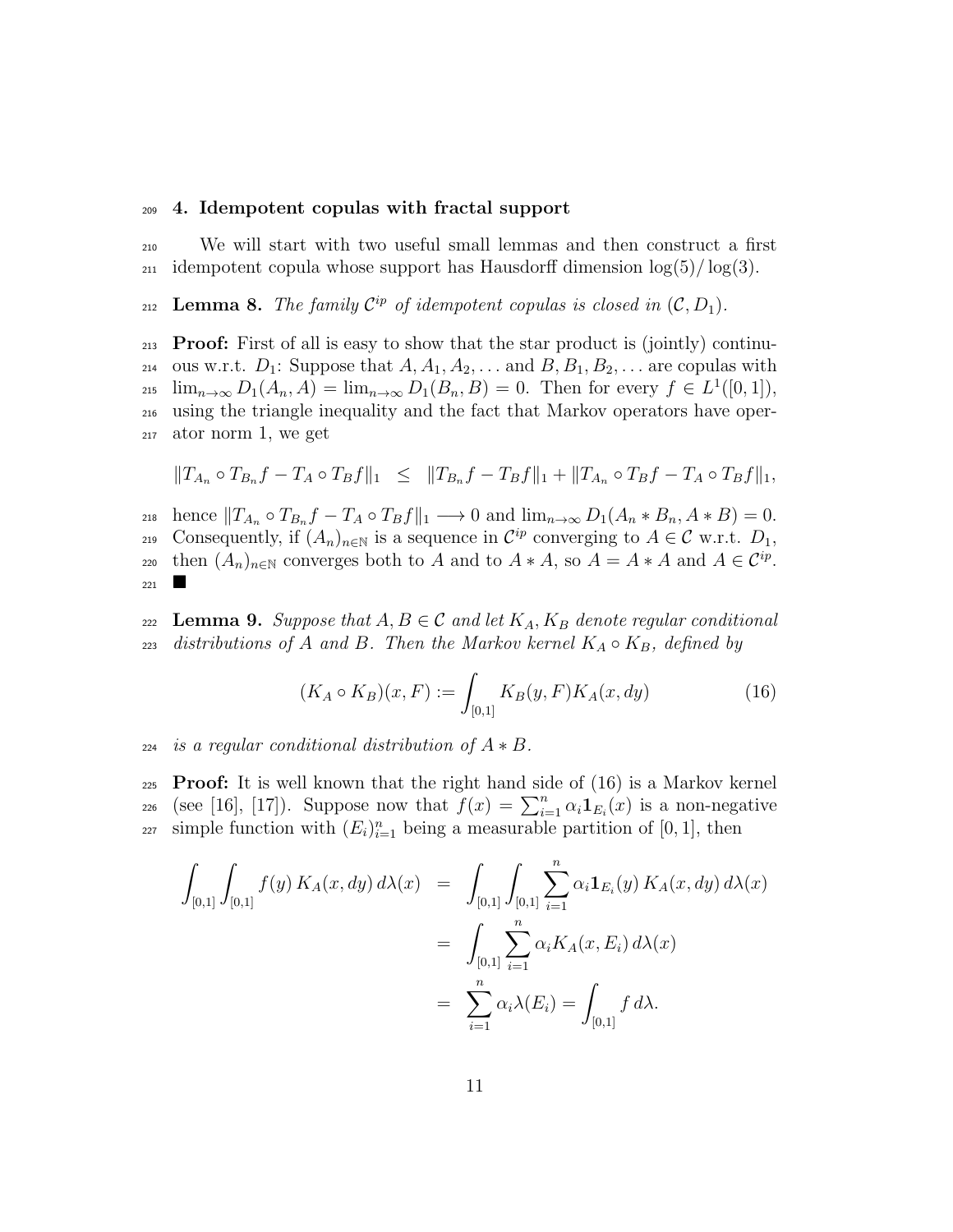Since the class of simple functions is dense in  $L^1([0,1], \mathcal{B}([0,1]), \lambda)$  we get

$$
\int_{[0,1]} \int_{[0,1]} K_B(y, F) K_A(x, dy) d\lambda(x) = \int_{[0,1]} K_B(x, F) d\lambda(x) = \lambda(F)
$$

228 which shows that  $K_A \circ K_B$  fulfills (3). Finally, if  $E \in \mathcal{B}([0,1])$ , then, using 229 (4) and (5), for  $\lambda$ -almost every  $x \in [0,1]$  it follows that

$$
K_{A*B}(x, E) = (T_A \circ T_B)(\mathbf{1}_E)(x) = T_A(K_B(\cdot, E))(x)
$$
  
= 
$$
\int_{[0,1]} K_B(y, E) K_A(x, dy),
$$

230 which completes the proof.  $\blacksquare$ 

**Remark 10.** Lemma 9 implies that the Markov kernel of  $A * B$  is just the standard composition of the Markov kernels of *A* and *B*. Hence, in terms of conditional distributions, the star product can be seen as natural gene- ralization of the multiplication of stochastic matrices in the discrete Markov chain setting and studying the star product means studying the composition 236 of Markov kernels  $K : [0,1] \times \mathcal{B}([0,1]) \to [0,1]$  fulfilling (3) and vice versa.

**Example 2.** Consider the transformation matrix  $M = (t_{ij})_{i,j=1}^3 \in \mathcal{T}_2$  defined <sup>238</sup> by

$$
M = \begin{pmatrix} \frac{1}{6} & 0 & \frac{1}{6} \\ 0 & \frac{1}{3} & 0 \\ \frac{1}{6} & 0 & \frac{1}{6} \end{pmatrix} .
$$
 (17)

239 The densities of the first four iterates of the corresponding operator  $\mathcal{V}_M$  ap-<sup>240</sup> plied to the product copula Π are depicted in Figure 2.

According to [27] there exists a unique copula  $A^*$  such that for every starting copula  $B \in \mathcal{C}$  we have  $\lim_{n \to \infty} D_1(\mathcal{V}_M^n B, A^*) = 0$ . Furthermore (see [15]) the support of  $A^*$  has Hausdorff dimension  $\ln(5)/\ln(3)$ . It remains to prove  $t_{244}$  that  $A^*$  is also idempotent which can be done in three steps: 245

246 **Step 1:** We explicitly show how, for a given copula  $B \in \mathcal{C}$ , the kernel  $K_{\mathcal{V}_{MB}}$  can directly be calculated from  $K_B$ . For every  $i \in \{1,2,3\}$  define  $h_i: \mathbb{R} \to \mathbb{R}$  by  $h_i(x) := 3x - (i-1)$  and extend the definition 249 of the kernel  $K_B$  to whole  $[0,1] \times \mathcal{B}(\mathbb{R})$  by setting  $K_B(x, E) = 0$  whenever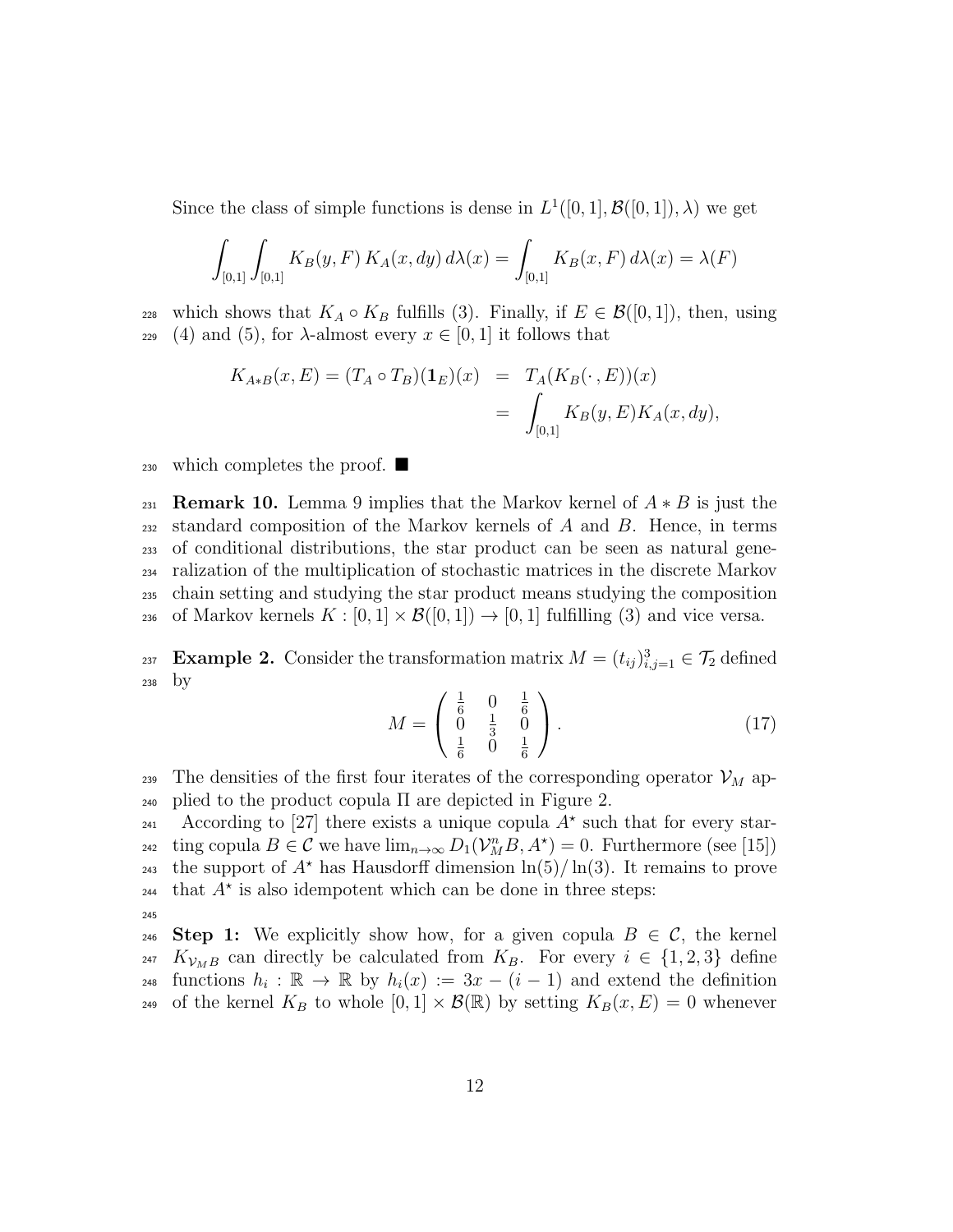

Figure 2: Image plot of the (natural) logarithm of the density of  $\mathcal{V}_M^n(\Pi)$  for  $n \in \{1, 2, 3, 4\}$ , *M* according to (17) in Example 2.

250  $E \cap [0,1] = \emptyset$ . Fix  $E \in \mathcal{B}([0,1])$  then we get

$$
K_{\mathcal{V}_M B}(x, E) = \begin{cases} \frac{1}{2} K_B(h_1(x), h_1(E)) + \frac{1}{2} K_B(h_1(x), h_3(E)) & \text{if } x \in [0, \frac{1}{3}]\\ K_B(h_2(x), h_2(E)) & \text{if } x \in (\frac{1}{3}, \frac{2}{3})\\ \frac{1}{2} K_B(h_3(x), h_1(E)) + \frac{1}{2} K_B(h_3(x), h_3(E)) & \text{if } x \in [\frac{2}{3}, 1] \end{cases}
$$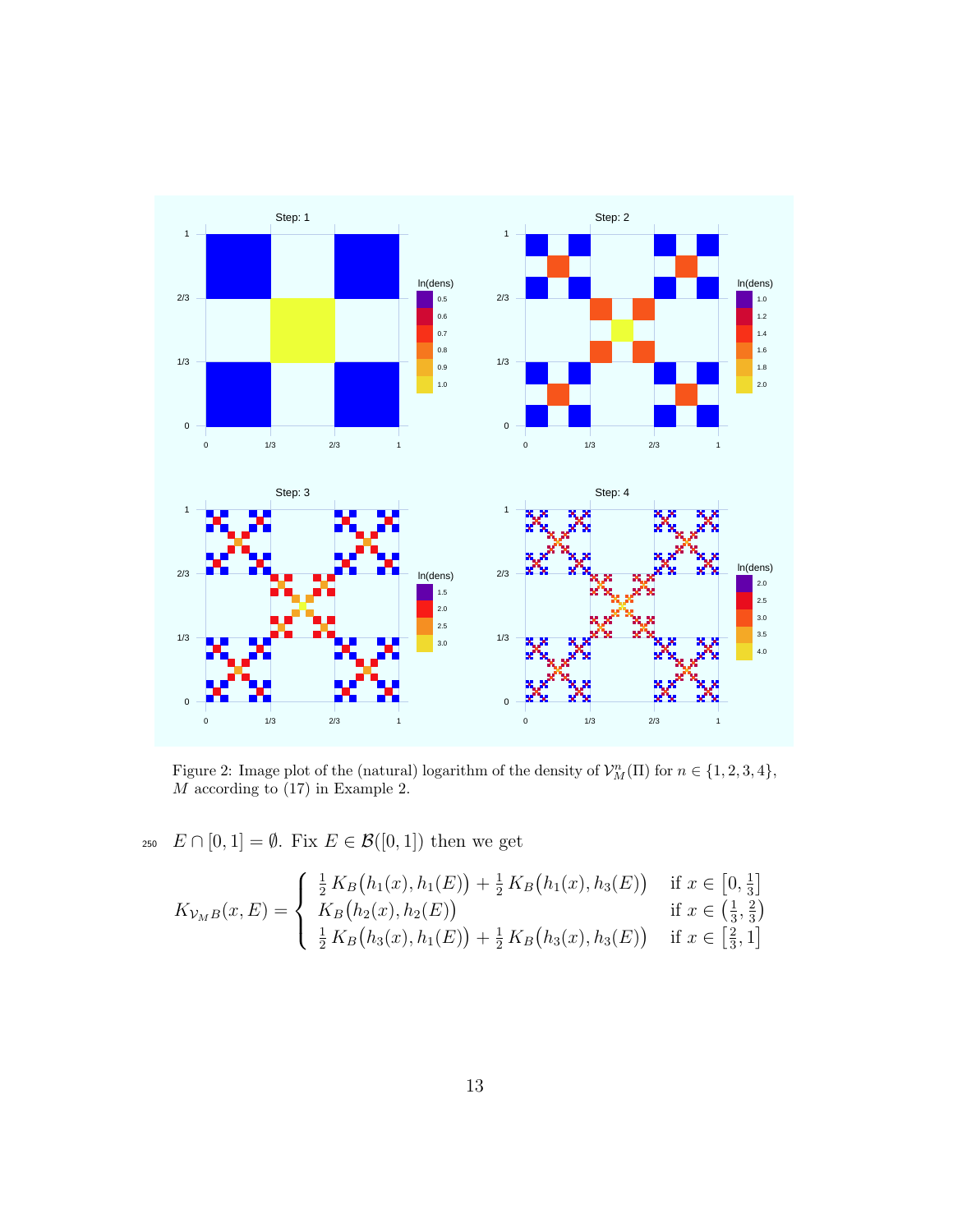<sup>251</sup> which implies

$$
\begin{pmatrix}\nK_{\mathcal{V}_{MB}}(h_1^{-1}(x), E) \\
K_{\mathcal{V}_{MB}}(h_2^{-1}(x), E) \\
K_{\mathcal{V}_{MB}}(h_3^{-1}(x), E)\n\end{pmatrix} = \underbrace{\begin{pmatrix} \frac{1}{2} & 0 & \frac{1}{2} \\ 0 & 1 & 0 \\ \frac{1}{2} & 0 & \frac{1}{2} \end{pmatrix}}_{:=N} \begin{pmatrix} K_B(x, h_1(E)) \\
K_B(x, h_2(E)) \\
K_B(x, h_3(E)) \end{pmatrix}
$$
\n(18)

<sup>252</sup> for every  $x \in [0,1]$ . Consequently, since the family of simple functions is dense in  $L^1([0,1])$ , it follows that for every  $f \in L^1([0,1])$ , every  $i \in \{1,2,3\}$ <sup>254</sup> and every  $x \in [0, 1]$  the following transformation formula holds:

$$
\int_{[0,1]} f(z) K_{\mathcal{V}_M B}(h_i^{-1}x, dz) = \int_{[0,1]} \sum_{j=1}^3 n_{ij} f(h_j^{-1}(z)) K_B(x, dz) \tag{19}
$$

**Step 2:** We show that for every  $B \in C^{ip}$  the copula  $V_M(B)$  is idempotent 256 again: Equalities (18) and (19) together with the idempotence of *N* and  $B \in$ <sup>257</sup>  $\mathcal{C}^{ip}$  imply that for every  $i \in \{1, 2, 3\}$ , every  $x \in [0, 1]$  and every  $E \in \mathcal{B}([0, 1])$ <sup>258</sup> we have

$$
K_{\mathcal{V}_{M}B*\mathcal{V}_{M}B}(h_{i}^{-1}(x), E) = \int_{[0,1]} K_{\mathcal{V}_{M}B}(z, E) K_{\mathcal{V}_{M}B}(h_{i}^{-1}(x), dz)
$$
  
\n
$$
= \int_{[0,1]} \sum_{j=1}^{3} n_{ij} K_{\mathcal{V}_{M}B}(h_{j}^{-1}(z), E) K_{B}(x, dz)
$$
  
\n
$$
= \int_{[0,1]} (n_{i1}, n_{i2}, n_{i3}) N \left( \begin{array}{c} K_{B}(z, h_{1}(E)) \\ K_{B}(z, h_{2}(E)) \\ K_{B}(z, h_{3}(E)) \end{array} \right) K_{B}(x, dz)
$$
  
\n
$$
\stackrel{N \text{ ip}}{=} \int_{[0,1]} \sum_{j=1}^{3} n_{ij} K_{B}(z, h_{j}(E)) K_{B}(x, dz)
$$
  
\n
$$
\stackrel{B \in \mathcal{C}^{ip}}{=} \sum_{j=1}^{3} n_{ij} K_{B}(x, h_{j}(E)) = K_{\mathcal{V}_{M}B}(h_{i}^{-1}(x), E)
$$

259 which shows that  $\mathcal{V}_M B \in \mathcal{C}^{ip}$ . 260

**Step 3:** Since we have  $\lim_{n\to\infty} D_1(\mathcal{V}_M^n B, A^*) = 0$  for *every*  $B \in \mathcal{C}$  we can choose  $B = \Pi \in C^{ip}$  to construct a sequence  $(\mathcal{V}_M^n \Pi)_{n \in \mathbb{N}}$  of elements in  $C^{ip}$ 262 that converges to  $A^*$ . Consequently, according to Lemma 8,  $A^*$  has to be <sup>264</sup> idempotent too.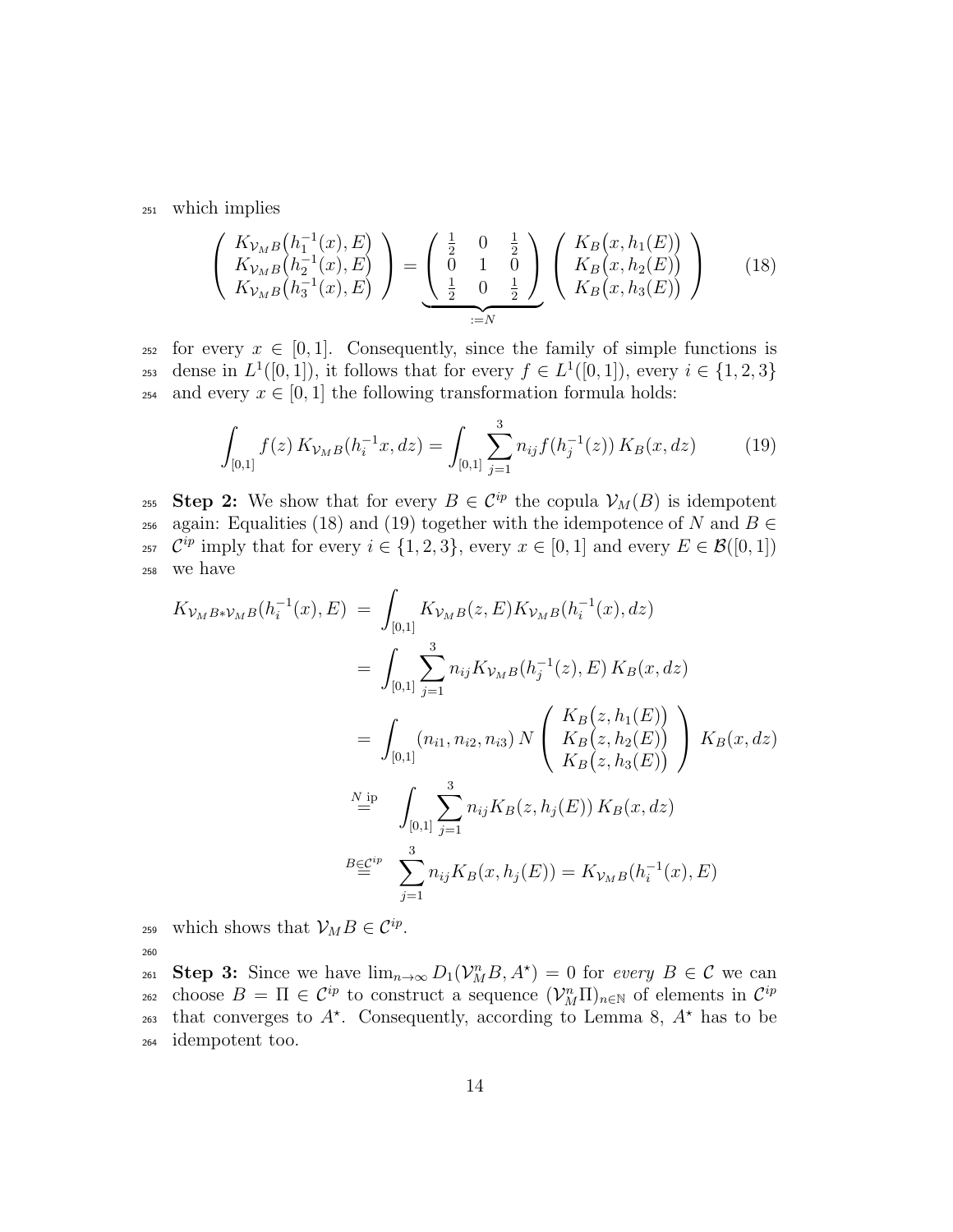The crucial point in proving that the limit  $A^*$  in Example 2 is idempotent <sup>266</sup> was that the doubly stochastic matrix *N* in equation (18) describing the  $_{267}$  transformation of the kernels was idempotent. Fix  $r \in (0, 1/2)$  and consider 268 the transformation matrix  $M_r \in \mathcal{T}_2$ , defined by

$$
M_r = \begin{pmatrix} \frac{r}{2} & 0 & \frac{r}{2} \\ 0 & 1 - 2r & 0 \\ \frac{r}{2} & 0 & \frac{r}{2} \end{pmatrix} .
$$
 (20)

Then, according to [27] there exists a unique copula  $A^*$  such that for every starting copula  $B \in \mathcal{C}$  we have  $\lim_{n \to \infty} D_1(V_{M_r}^n B, A^*) = 0$ . Furthermore, according to Theorem 7 the support of  $A^*$  has Hausdorff dimension  $s_r$  whereby *s<sup>r</sup>* is the unique solution of the equation

$$
4r^s + (1 - 2r)^s = 1
$$

in the interval  $(1, 2)$ . Define functions  $h_1, h_2, h_3 : \mathbb{R} \to \mathbb{R}$  by

$$
h_1(x) := \frac{x}{r}, \ h_2(x) := \frac{x-r}{1-2r}, \ h_3(x) := \frac{x-(1-r)}{r}
$$

269 then it is straightforward to verify that equation (18) also holds for  $\mathcal{V}_{M_r}$  with  $270$  the same matrix  $N$ , i.e. we have

$$
\begin{pmatrix}\nK_{\mathcal{V}_{M_r}B}(h_1^{-1}(x), E) \\
K_{\mathcal{V}_{M_r}B}(h_2^{-1}(x), E) \\
K_{\mathcal{V}_{M_r}B}(h_3^{-1}(x), E)\n\end{pmatrix} = \underbrace{\begin{pmatrix} \frac{1}{2} & 0 & \frac{1}{2} \\ 0 & 1 & 0 \\ \frac{1}{2} & 0 & \frac{1}{2} \end{pmatrix}}_{:=N} \begin{pmatrix} K_B(x, h_1(E)) \\
K_B(x, h_2(E)) \\
K_B(x, h_3(E)) \end{pmatrix}
$$
\n(21)

 $_{271}$  for every  $x \in [0,1]$  and every  $B \in \mathcal{C}$ . From this the corresponding version <sup>272</sup> of (19) and Step 2 and Step 3 follow in completely the same manner, hence 273  $A^* \in \mathcal{C}^{ip}$  and we have constructed an idempotent copula whose support has 274 Hausdorff dimension  $s_r$ . Since  $r \in (0,1/2)$  was arbitrary, using Theorem 7 <sup>275</sup> again, we have the following result:

**Theorem 11.** For every  $s \in (1,2)$  there exists an idempotent copula  $A \in \mathcal{C}^{ip}$ 276 <sup>277</sup> *whose support has Hausdorff dimension s.*

**Remark 12.** An alternative way to prove Theorem 11 would be the following: One could consider the so-called *lifting* (see [9])  $\blacktriangle$  :  $\mathcal{C} \times \mathcal{C} \rightarrow \mathcal{C}_3$ , defined by

$$
A \blacktriangle B(x, y, z) := \int_{[0, y]} A_{,2}(x, t) B_{,1}(t, z) d\lambda(t)
$$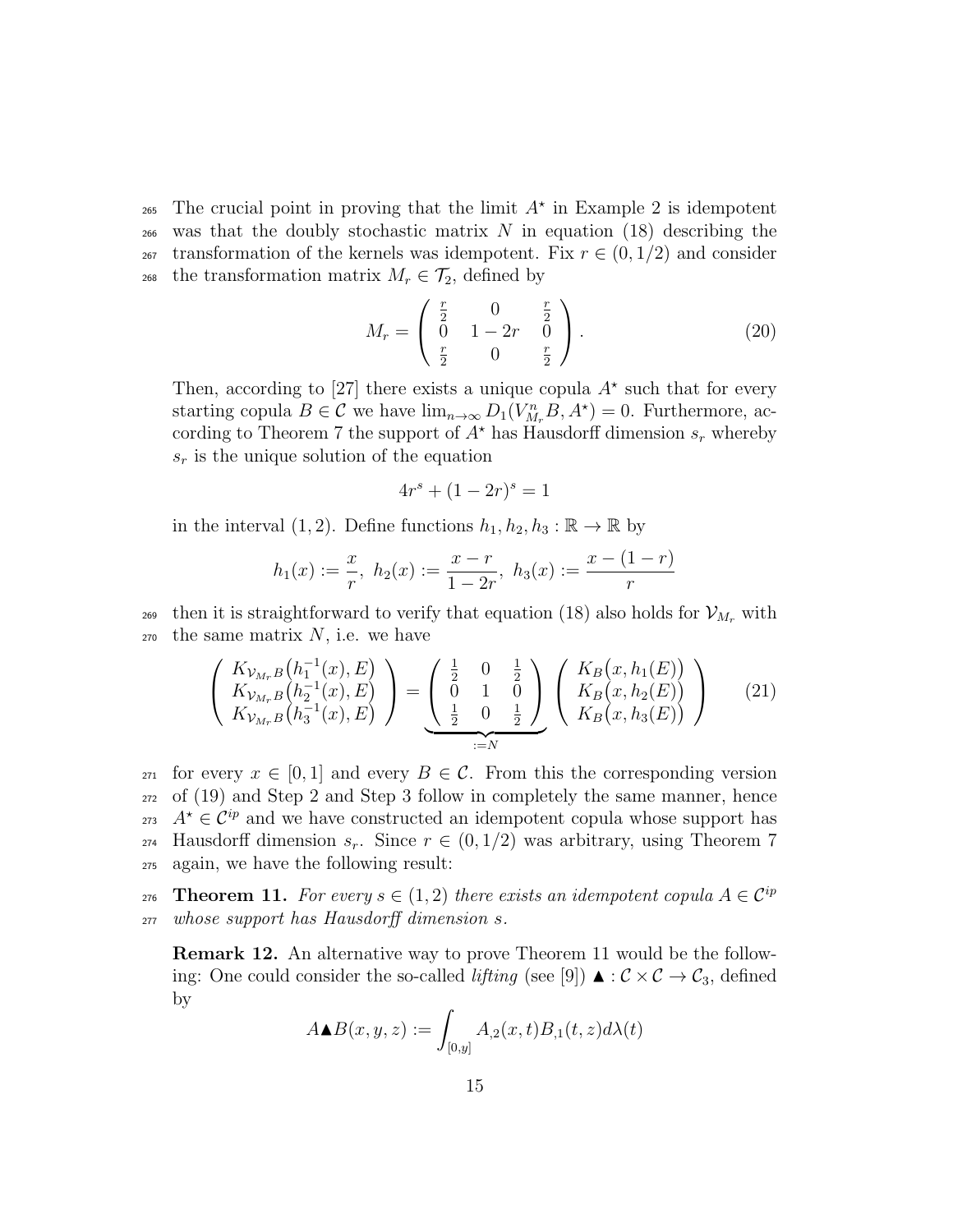for all  $A, B \in \mathcal{C}$  and  $x, z \in [0, 1]$ , and verify that the copulas (14) in the proof of Theorem 7 fulfill

$$
A_{r,3}^{\star} = A_{r,2}^{\star} \bullet A_{r,2}^{\star}
$$

for every  $r \in (0, 1/2)$ , whereby  $A_{r,d}^*$  denotes the corresponding limit copula

in dimension  $d \in \{2, 3\}$ . Having this idempotence of  $A_{r,2}^{\star}$  directly follows

 $f_{r,3}(x, 1, z) = A_{r,3}^*(x, 1, z) = A_{r,2}^*(x, z)$  as well as  $A_{r,3}^*(x, 1, z) = A_{r,2}^*(x, z)$ 

 $A_{r,2}^{\star}(x,1,z)$  holds for all  $x, z \in [0,1].$ 

As final step we will take a closer look to more general matrices *N* describing the interrelation (21) between the kernel  $K_{VB}$  and the original kernel  $K_B$  for every  $B \in \mathcal{C}$  and use these matrices to prove a generalization of Theorem 11. We will consider the class  $\hat{\mathcal{T}}_2 \subseteq \mathcal{T}_2$  consisting of transformation matrices *M* =  $(t_{ij})$  ∈  $\mathcal{T}_2$  fulfilling that for each non-zero entry  $t_{ij}$  > 0 the row and column sums through that entry are equal. It is straightforward to see that each  $M \in \hat{\mathcal{T}}_2$  is quadratic and that, using the notation of the previous section,  $E_k^1 = [a_{k-1}^1, a_k^1] = E_k^2 = [a_{k-1}^2, a_k^2]$  for every  $k \in \{1, ..., m\}$  and, for every  $(i, j)$ with  $t_{ij} > 0$ ,  $R_{ij}$  is a square and  $w_{ij}$  is a similarity (also see [15]). Define affine expansions  $h_i: E_i^1 \to [0,1], i \in \{1, \ldots, m\}$ , by

$$
h_i(x) := \frac{x - a_i^1}{a_i^1 - a_{i-1}^1},
$$

282 then we get  $w_{ij}(x_1, x_2) = (h_i^{-1}(x_1), h_j^{-1}(x_2))$ . Set  $L_i := a_i^1 - a_{i-1}^1$  for every  $i \in \{1, \ldots, m\}$  and define a new matrix  $N_M = (n_{ij})_{i,j=1}^m$  by

$$
n_{ij} := \frac{1}{L_i} t_{ij} = \frac{1}{\sum_{j=1}^m t_{ij}} t_{ij}
$$
 (22)

<sup>284</sup> for all  $i, j \in \{1, \ldots, m\}$ . Then  $N_M$  is stochastic and

$$
\sum_{i=1}^{m} n_{ij} = \sum_{i=1}^{m} \frac{1}{L_i} t_{ij} = \sum_{i \in \{1, \dots, m\}: t_{ij} > 0} \frac{1}{L_i} t_{ij} = \sum_{i \in \{1, \dots, m\}: t_{ij} > 0} \frac{1}{L_j} t_{ij}
$$

$$
= \frac{1}{L_j} \sum_{i=1}^{m} t_{ij} = 1,
$$

285 for every  $j \in \{1, \ldots, m\}$ , so  $N_M$  is doubly stochastic. Furthermore it fol-286 lows directly from the IFS construction that for every  $x \in [0,1]$ , every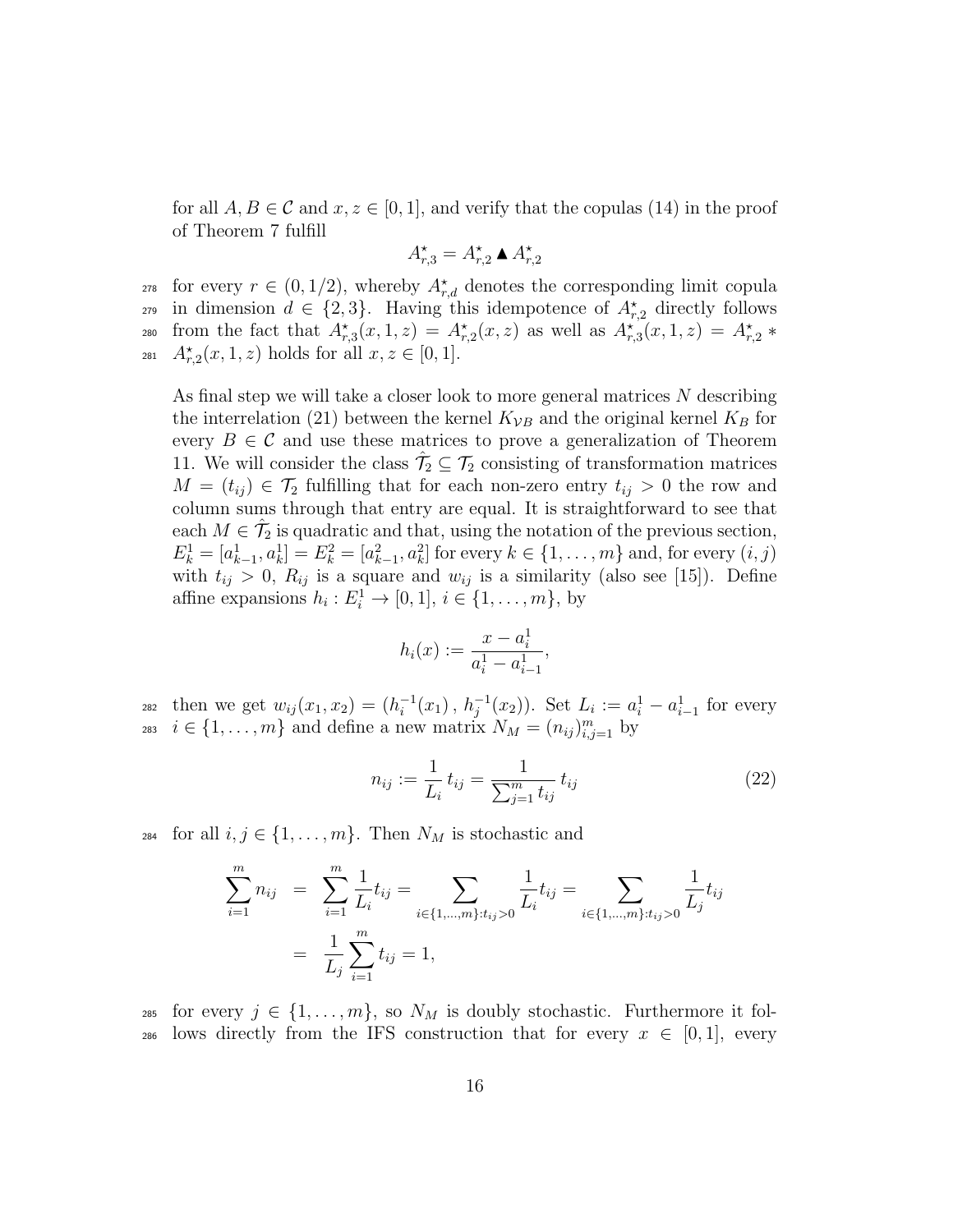287  $E \in \mathcal{B}([0,1])$  and every  $B \in \mathcal{C}$  the following equality holds:

$$
\begin{pmatrix}\nK_{\mathcal{V}_{MB}}(h_1^{-1}(x), E) \\
K_{\mathcal{V}_{MB}}(h_2^{-1}(x), E) \\
\vdots \\
K_{\mathcal{V}_{MB}}(h_m^{-1}(x), E)\n\end{pmatrix} = \underbrace{\begin{pmatrix}\nn_{11} & n_{12} & \dots & n_{1m} \\
n_{21} & n_{22} & \dots & n_{2m} \\
\vdots & \vdots & \ddots & \vdots \\
n_{m1} & n_{m2} & \dots & n_{mm}\n\end{pmatrix}}_{:=N_M} \begin{pmatrix}\nK_B(x, h_1(E)) \\
K_B(x, h_2(E)) \\
\vdots \\
K_B(x, h_m(E))\n\end{pmatrix}
$$
\n(23)

consequently, since the family of simple functions is dense in  $L^1([0,1])$ , 289 the following transformation formula holds for every  $x \in [0,1]$ , every  $f \in$ 290  $L^1([0,1])$ , every  $B \in \mathcal{C}$ , and every  $i \in \{1, ..., m\}$ :

$$
\int_{[0,1]} f(z) K_{\mathcal{V}_M B}(h_i^{-1}x, dz) = \int_{[0,1]} \sum_{j=1}^d n_{ij} f(h_j^{-1}(z)) K_B(x, dz)
$$
 (24)

For the following  $\varphi$  we will denote the function assigning each  $M \in \hat{\mathcal{T}}_2$  its <sup>292</sup> corresponding doubly stochastic matrix  $N_M$  according to (22), i.e.  $\varphi(M) :=$ <sup>293</sup> *NM*. Using this notation we can state the following result:

**Lemma 13.** Suppose that  $M = (t_{ij})_{i,j=1}^m \in \mathcal{T}_2$ ,  $m \geq 2$ , and let  $N := \varphi(M)$ . *z*<sub>295</sub> *Then the unique fixed point*  $A^{\star} \in \mathcal{C}$  *of*  $\mathcal{V}_M$  *is idempotent if and only if*  $N$  *is* <sup>296</sup> *idempotent.*

**Proof:** (i) Suppose that *N* is idempotent. If  $B \in C^{ip}$  then it follows completely analogous to Step 2 in Example 2 that

$$
K_{\mathcal{V}_M B * \mathcal{V}_M B}(h_i^{-1}(x), E) = K_{\mathcal{V}_M B}(h_i^{-1}(x), E)
$$

297 holds for every  $i \in \{1, \ldots, m\}$ , every  $x \in [0, 1]$  and every  $E \in \mathcal{B}([0, 1])$ . Therefore  $V_M B \in C^{ip}$ , so  $V_M^n B \in C^{ip}$  for every  $n \in \mathbb{N}$ . Consequently, using the fact that  $\lim_{n\to\infty} D_1(\mathcal{V}_M^n B, A^*) = 0$  and applying Lemma 8, shows that  $A^*$  is idempotent, proving one implication.

 $_{301}$  (ii) If, on the other hand,  $A^*$  is idempotent, then we can proceed as follows:  $S_{302}$  Set  $\tilde{N} := N^2$ , then for every fixed  $E \in \mathcal{B}([0,1])$ , every  $i \in \{1,\ldots,m\}$  and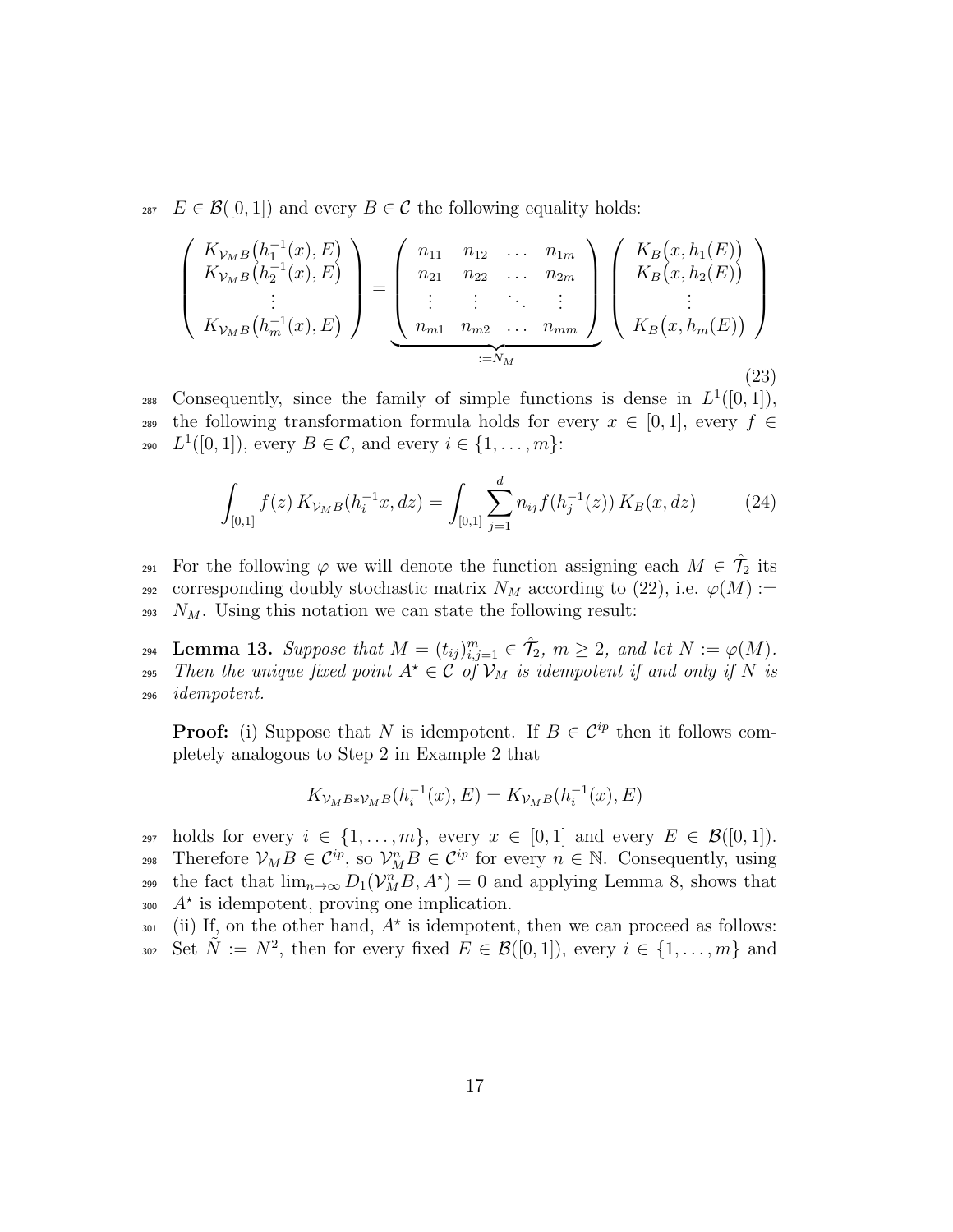303 every  $x \in [0, 1]$ , using (23) and (24), we get

$$
K_{\mathcal{V}_{M}A^{*}}(h_{i}^{-1}(x), E) = K_{\mathcal{V}_{M}A^{*}\mathcal{V}_{M}A^{*}}(h_{i}^{-1}(x), E)
$$
  
\n
$$
= \int_{[0,1]} K_{\mathcal{V}_{M}A^{*}}(z, E) K_{\mathcal{V}_{M}A^{*}}(h_{i}^{-1}(x), dz)
$$
  
\n
$$
= \int_{[0,1]} \sum_{j=1}^{m} n_{ij} K_{\mathcal{V}_{M}A^{*}}(h_{j}^{-1}(z), E) K_{A^{*}}(x, dz)
$$
  
\n
$$
= \int_{[0,1]} (n_{i1}, n_{i2}, \dots, n_{im}) N \begin{pmatrix} K_{A^{*}}(z, h_{1}(E)) \\ K_{A^{*}}(z, h_{2}(E)) \\ \vdots \\ K_{A^{*}}(z, h_{m}(E)) \end{pmatrix} K_{A^{*}}(x, dz)
$$
  
\n
$$
= \int_{[0,1]} \sum_{j=1}^{d} \tilde{n}_{ij} K_{A^{*}}(z, h_{j}(E)) K_{A^{*}}(x, dz)
$$
  
\n
$$
B \underline{\in}^{cip} \sum_{j=1}^{d} \tilde{n}_{ij} K_{A^{*}}(x, h_{j}(E)).
$$

Since the matrix *N* in (23) is unique it follows that  $\tilde{N} = \varphi(M) = N$ , so *N* is <sup>305</sup> idempotent.

306

<sup>307</sup> Lemma 13 directly leads to the following generalization of Theorem 11:

<sup>308</sup> **Theorem 14.** *Suppose that N is a m-dimensional idempotent doubly sto-*309 *chastic matrix fulfilling the condition*  $1 < rank(N) < m$ *. Then there exists a*<sub>2</sub> *a*<sub>*family*  $(M_r)_{r \in I_N} \subseteq \hat{T}_2$  *of transformation matrices such that:*</sub>

311 *(a)*  $N = \varphi(M_r)$  for every  $r \in I_N$ .

*(b)* For each  $r \in I_N$  the unique fixed point  $A_r^*$  of  $\mathcal{V}_{M_r}$  is idempotent.

313 *(c)* For each  $s \in (1,2)$  there exist a unique  $r_s \in I_N$  such that the Hausdorff *dimension of the support of*  $A^*_{r_s}$  *is s.* 

315 **Proof:** Suppose that  $m \geq 3$  and that  $1 < rank(N) < m$ . Then (see [13] and  $[23]$ ) there exists a permutation matrix *W* such that  $N' = WNW^{-1}$  has the <sup>317</sup> form  $\overline{ }$ 

$$
N' = \left( \begin{array}{cccc} Q_1 & 0 & \dots & 0 \\ 0 & Q_2 & \dots & 0 \\ \vdots & \vdots & \ddots & \vdots \\ 0 & 0 & \dots & Q_u \end{array} \right),
$$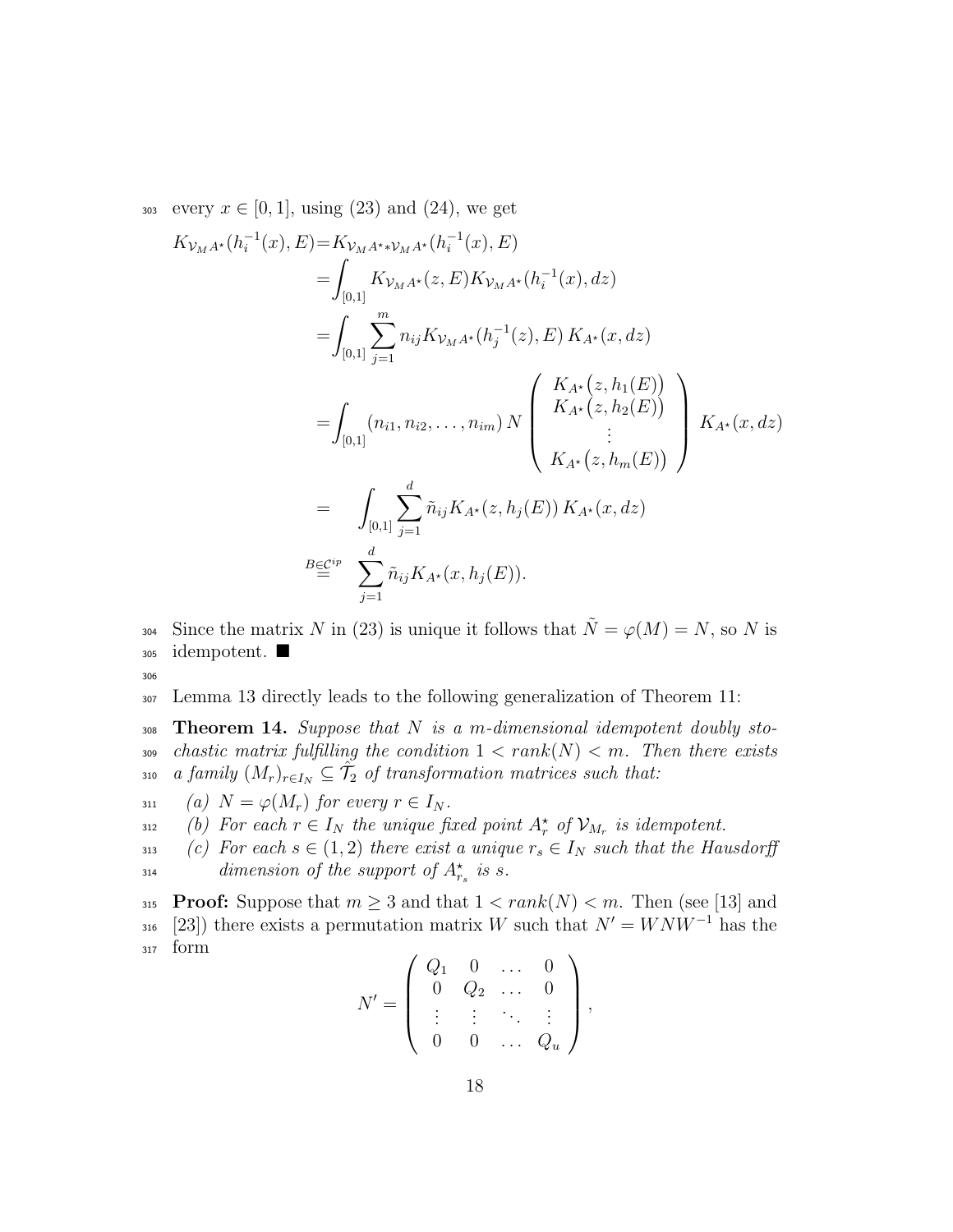$_{318}$  whereby each  $Q_i$  is a  $q_i \times q_i$ -matrix with all elements equal to  $1/q_i$ ,  $u =$ *rank*(*N*), and  $q_1 \geq q_2 \geq \ldots \geq q_u$ . Obviously *N'* is idempotent and doubly stochastic too. Set  $I_N := (0, \frac{1}{a_1})$ 320 stochastic too. Set  $I_N := (0, \frac{1}{q_1})$ , and, for every  $r \in I_N$  define

$$
r' := \frac{1 - q_1 r}{\sum_{j>1} q_j} = \frac{1 - q_1 r}{m - q_1}, \quad M'_r = \begin{pmatrix} r Q_1 & 0 & \dots & 0 \\ 0 & r' Q_2 & \dots & 0 \\ \vdots & \vdots & \ddots & \vdots \\ 0 & 0 & \dots & r' Q_u \end{pmatrix} \in \hat{\mathcal{T}}_2,
$$

and set  $M_r := W^{-1}M_r'W$ . Then obviously  $M_r \in \hat{\mathcal{T}}_2$  as well as  $\varphi(M_r) = N$  $322$  holds for every  $r \in I_N$ , which completes the proof of point (a). Point (b) is a <sup>323</sup> direct consequence of Lemma 13 since *N* is idempotent. It remains to prove point (c), which can be done as follows: For every  $r \in I_N$  let  $A_r^* \in C^{ip}$  denote the unique fixed point of  $\mathcal{V}_{M_r}$ . Define  $f: [0, \frac{1}{q_1}]$ <sup>325</sup> the unique fixed point of  $\mathcal{V}_{M_r}$ . Define  $f : [0, \frac{1}{q_1}] \times [1, 2] \to \mathbb{R}$  by

$$
f(r,s) = q_1^2 r^s + \sum_{j>1} q_j^2 (r')^s,
$$
\n(25)

then for every  $r \in I_N$  the Hausdorff dimension of the support of  $A_r^*$  is the unique solution  $s_r$  of  $f(r, s) = 1$  in the interval  $[0, 2]$  (see [1]). (i) Fix an arbitrary  $s \in (1, 2)$ , then obviously  $f(0, s) \leq 1$  (equality if and only if  $u = 2$ ) and  $q_2 = 1$ ) and  $f(1/q_1) > 1$  holds. Furthermore, using basic calculus, it is straightforward to verify that  $r \mapsto f(r, s)$  is strictly decreasing on the interval  $(0, r_0)$  and strictly increasing on  $(r_0, 1/q_1)$ , whereby

$$
r_0 = \frac{\left(\frac{\sum_{j>1} q_j^2}{\sum_{j>1} q_j}\right)^{\frac{1}{s-1}} \frac{1}{\sum_{j>1} q_j}}{q_1^{\frac{1}{s-1}} + q_1 \left(\frac{\sum_{j>1} q_j^2}{\sum_{j>1} q_j}\right)^{\frac{1}{s-1}} \frac{1}{\sum_{j>1} q_j}} < \frac{1}{q_1},
$$

326 so there exists exactly one  $r_s \in (0, 1/q_1)$  such that  $f(r_s, s) = 1$ . (ii) On the 327 other hand, for any fixed  $r \in (0, 1/q_1)$  we have

$$
f(r,1) = q_1^2 r + \frac{1 - q_1 r}{\sum_{j>1} q_j} \sum_{j>1} q_j^2 \ge q_1^2 r + 1 - q_1 r = 1 + r q_1 (q_1 - 1) > 1
$$
  

$$
f(r,2) = q_1^2 r^2 + \left(\frac{1 - q_1 r}{\sum_{j>1} q_j}\right)^2 \sum_{j>1} q_j^2 \le q_1^2 r^2 + (1 - q_1 r)^2
$$
  

$$
< q_1 r + 1 - q_1 r = 1.
$$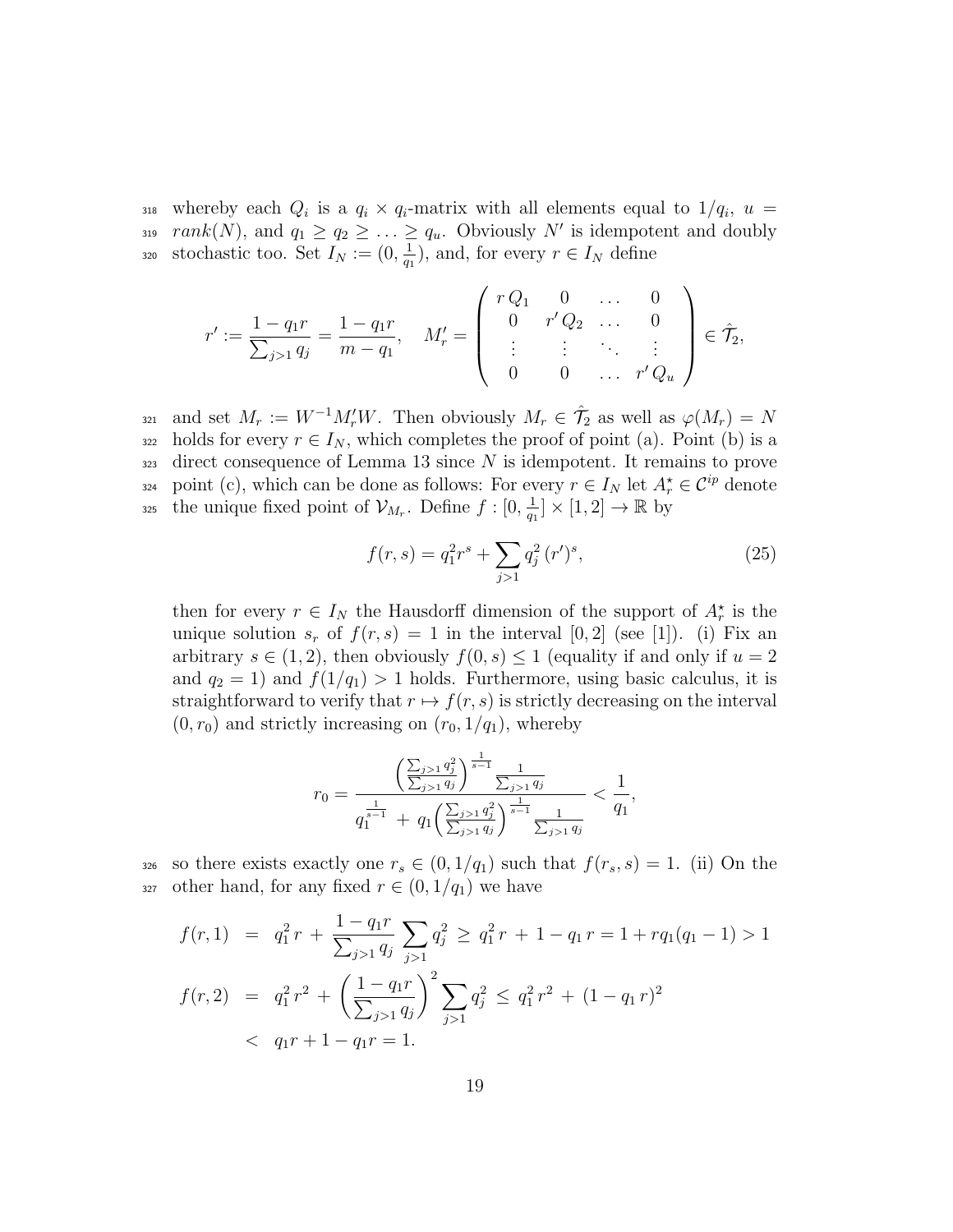

Figure 3: Image plot of the (natural) logarithm of the density of  $\mathcal{V}_M^n(\Pi)$  for  $n \in \{1, 2, 3, 4\}$ , *M* according to (26) in Example 3.

328 *∪sing the fact that*  $\frac{\partial f(r,s)}{\partial s}$  < 0 for every *s* ∈ (1, 2) this implies the existence 329 of a unique  $s_r \in (1,2)$  such that  $f(r, s_r) = 1$ .

<sup>330</sup> **Example 3.** Figure 3 depicts the densities of the first four iterates of another 331 operator  $\mathcal{V}_M$  applied to the product copula whereby in this case M is the <sup>332</sup> transformation matrix

$$
M = \begin{pmatrix} \frac{1}{12} & \frac{1}{12} & 0 & \frac{1}{12} \\ \frac{1}{12} & \frac{1}{12} & 0 & \frac{1}{12} \\ 0 & 0 & \frac{1}{4} & 0 \\ \frac{1}{12} & \frac{1}{12} & 0 & \frac{1}{12} \end{pmatrix} .
$$
 (26)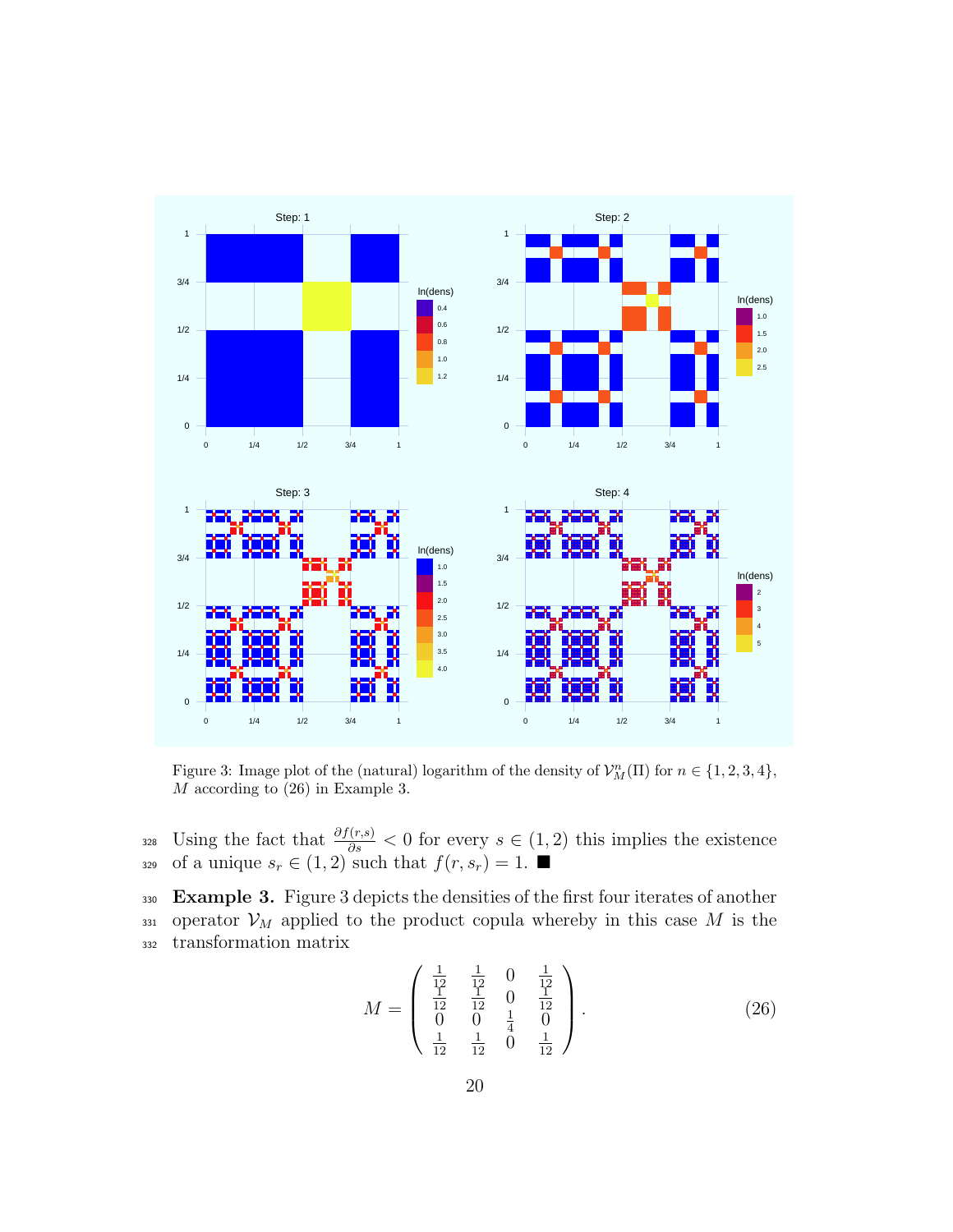The corresponding limit copula  $A^*$  is idempotent (the matrix  $N$  in this case  $_{334}$  is 4*M*) and the Hausdorff dimension of its support is  $\ln(10)/\ln(4)$ .

 **Remark 15.** Figure 2 and Figure 3 have been produced by direct calculation of the Kronecker (or tensor) product of *M* (see the remark before Example 3 in [15]) and by using the *ggplot2* package in R for plotting. Since the rows and columns of the Kronecker product of *M* grow exponentially the densities of higher iterates  $\mathcal{V}_M^n(\Pi)$  can't be calculated this way. For higher iterates (and for better approximations of the limit copula  $A^*$ ) one can make use of the fact that the so-called *Chaos game* (a Markov process induced by the IFSP, see [1], [12], [14], [18]) is ergodic, simulate stochastic orbits (paths of the Chaos game) of sufficient length, and then calculate and plot two-dimensional histograms.

- [1] M.F. Barnsley: *Fractals everywhere*, Academic Press, Cambridge, 1993
- [2] J. Charpentier, A. Juri: Limiting dependence structures for tail events, with applications to credit derivatives, *J. Appl. Probab.* **44**, 563-586 (2006)
- [3] P. Billingsley: *Convergence of Probability Measures*, John Wiley & Sons, New York (1968)
- [4] W.F. Darsow, B. Nguyen, E.T. Olsen: Copulas and Markov processes, *Illinois J. Math.* **36**, no. 4, 600-642 (1992)
- [5] Darsow, W.F., Olsen, E. T.: Characterization of idempotent 2-copulas, *Note Mat.* **30**, no. 1, 147-177 (2010)
- [6] E. de Amo, M. D´ıaz Carrillo, J. Fern´andez-S´anchez: Measure-Preserving Functions and the Independence Copula, *Mediterranean Journal of Mathematics* **8**, 431-450 (2011)
- <sup>358</sup> [7] E. de Amo, M. Díaz Carrillo, J. Fernández-Sánchez: Copulas and asso-ciated fractal sets, *J. Math. Anal. Appl.* **386**, 528-541 (2012)
- [8] R.M. Dudley: *Real Analysis and Probability*, Cambridge University Press (2002)
- [9] F. Durante, E.P. Klement, J. Quesada-Molina, J. Sarkoci: Remarks on Two Product-like Constructions for Copulas, *Kybernetika* **43**, no. 2, 235-244 (2007)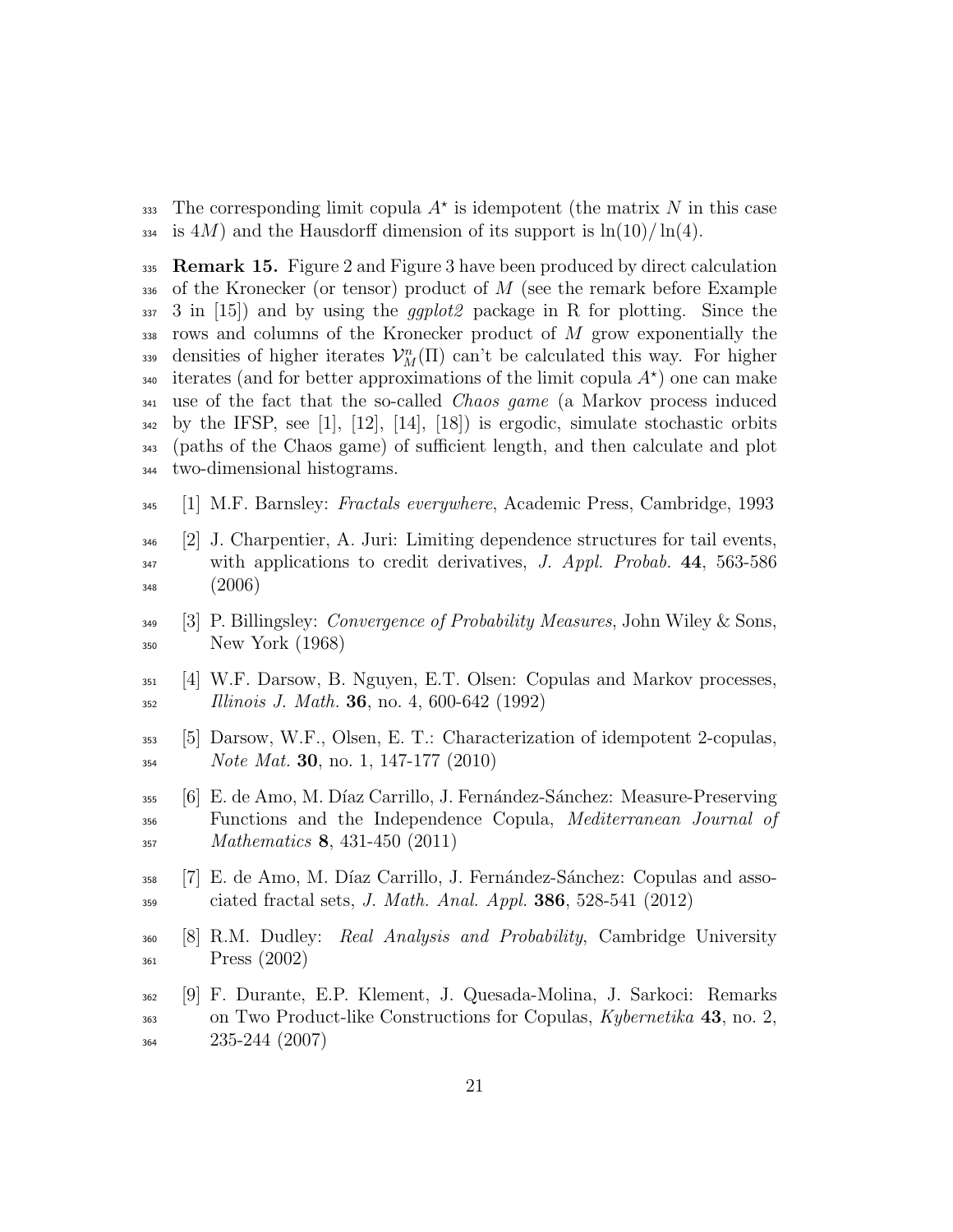- [10] F. Durante, C. Sempi: Copula theory: an introduction, in P. Jaworski, F. Durante, W. H¨ardle, T. Rychlik, Eds., *Copula theory and its ap- plications, Lecture Notes in Statistics*–Proceedings, vol 198, pp. 1–31, Springer, Berlin (2010)
- [11] G. Edgar, *Measure, Topology, and Fractal Geometry*, Springer Verlag, New York, 2008
- [12] J.F. Elton: An ergodic theorem for iterated maps, *Ergod. Theor. Dyn. Syst.* **7**, no. 4, 481-488 (1987)
- [13] H.K. Farahat: The semigroup of doubly-stochastic matrices, *Proc. Glas-gow Math. Ass.* **7**, 178-183 (1966)
- [14] B. Forte, F. Mendivil: A classical ergodic property for IFS: a simple proof, *Ergod. Theor. Dyn. Syst.* **18** no. 3, 609-611 (1998)
- 377 [15] G.A. Fredricks, R.B. Nelsen, J.A. Rodríguez-Lallena: Copulas with frac-tal supports, *Insur. Math. Econ.* **37**, 42-48 (2005)
- [16] O. Kallenberg: *Foundations of modern probability*, Springer Verlag, New York Berlin Heidelberg, 1997
- [17] A. Klenke: *Probability Theory A Comprehensive Course*, Springer Ver-lag Berlin Heidelberg 2007
- [18] H. Kunze, D. La Torre, F. Mendivil, E.R. Vrscay, *Fractal Based Methods in Analysis*, Springer New York Dordrecht Heidelberg London, 2012
- [19] I. Molchanov: *Theory of Random Sets*, Springer, London, 2005
- [20] R.B. Nelsen: *An Introduction to Copulas*, Springer, New York, 2006
- [21] E.T. Olsen, W.F. Darsow, B. Nguyen: Copulas and Markov operators, in *Proceedings of the Conference on Distributions with Fixed Marginals and Related Topics, IMS Lecture Notes*, Monograph Series Vol. 28, pp. 244-259 (1996)
- [22] W. Rudin: *Real and Complex Analysis*, McGraw-Hill International Edi-tions, Singapore, 1987